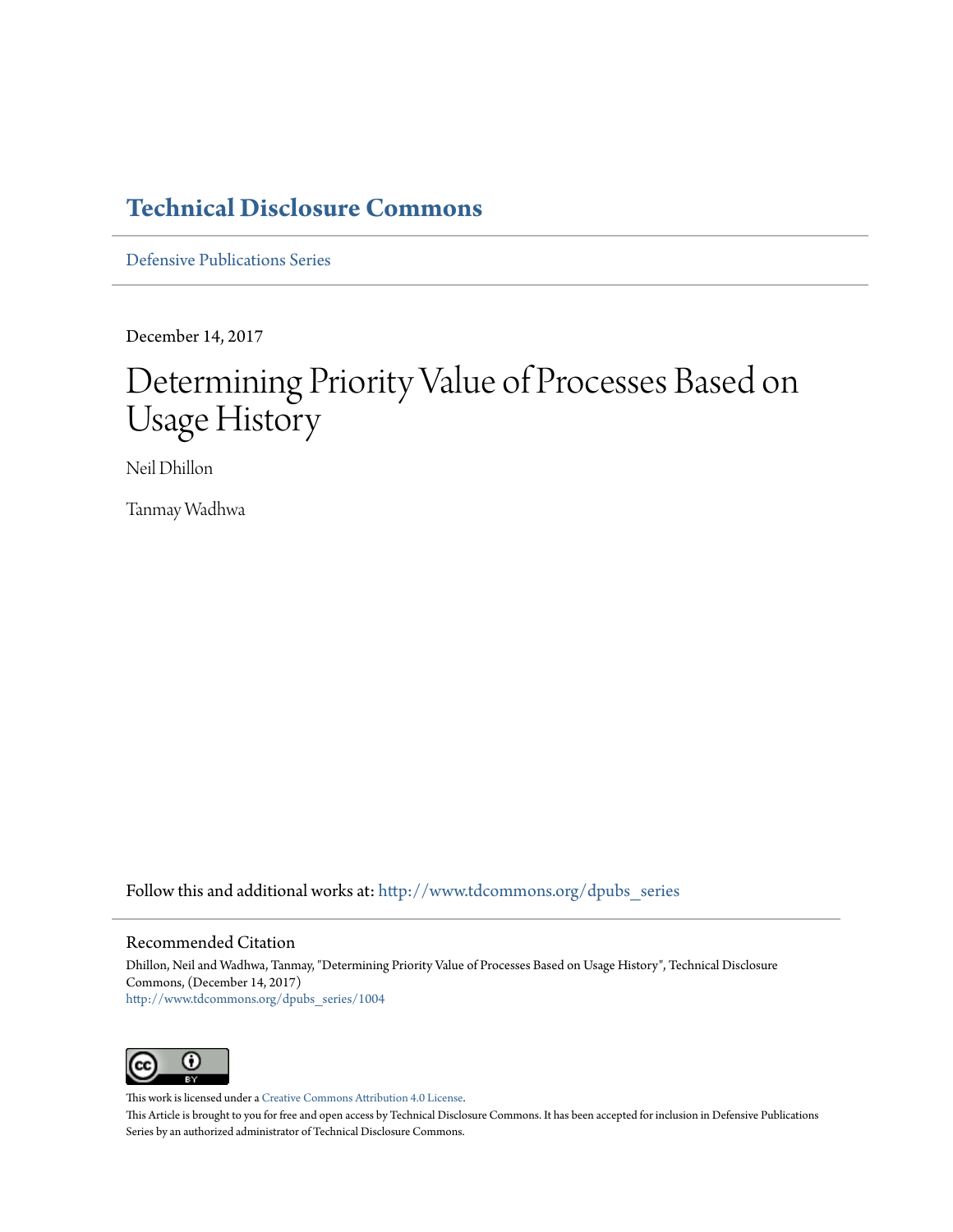#### **Determining Priority Value of Processes Based on Usage History**  Inventors: Neil Dhillon, Tanmay Wadhwa

#### **Overview**

Generally, the present disclosure is directed to determining optimal priority values for one or more processes in a computing system. In particular, in some implementations, the systems and methods of the present disclosure can include or otherwise leverage one or more machine-learned models to predict an optimal priority value for a process based on system data and/or process data.

#### **Example Figures**

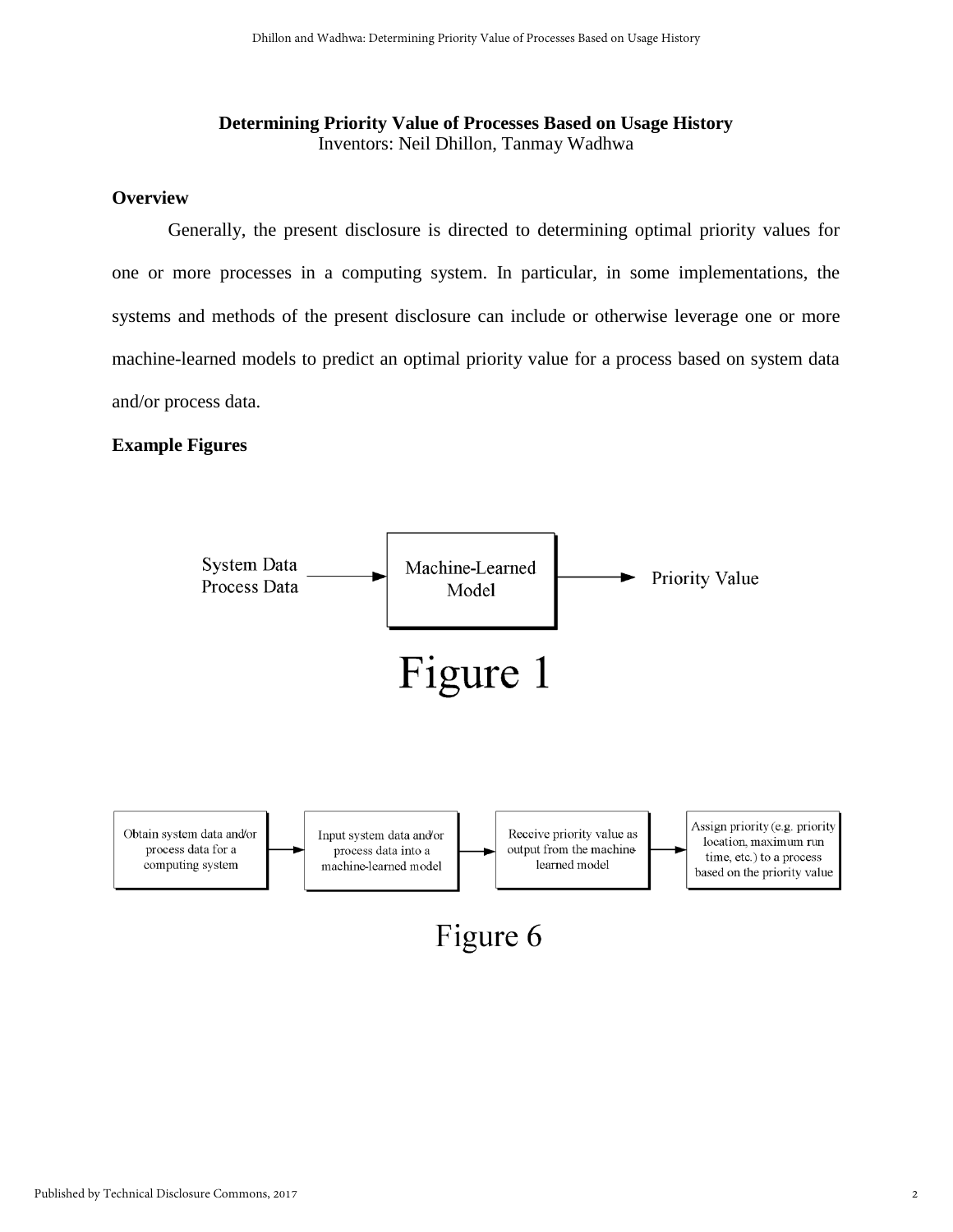#### **Introduction**

It is often desirable to assign priority values to processes in a computing system. For instance, the priority values can allow for the system to prioritize essential or urgent processes within the system. For example, a process scheduler may assign more execution time to higher priority processes. Typically, processes which critically impact user experience or the operation of the system are given higher priority. For example, if the system is a mobile phone, processes such as user interface processes, operating system functions, or other user-facing or critical processes are typically given high priority values.

The priority values can have a significant effect on the operation of the system. For instance, there is typically an overhead associated with switching processes (e.g. from overhead associated with running computer instructions, reallocating memory, etc.) and many schedulers attempt to balance the cost of switching processes against the priorities of the processes to optimize the performance of the system as a whole. Unfortunately, many schedulers optimize priority based on a set of generic and static conditions such as control groups. Thus, what is needed is a better method of assigning a priority value to a process to optimize performance of the system.

#### **Summary**

Generally, the present disclosure is directed to determining optimal priority values for one or more processes in a computing system. In particular, in some implementations, the systems and methods of the present disclosure can include or otherwise leverage one or more machine-learned models to predict an optimal priority value for a process based on system data and/or process data.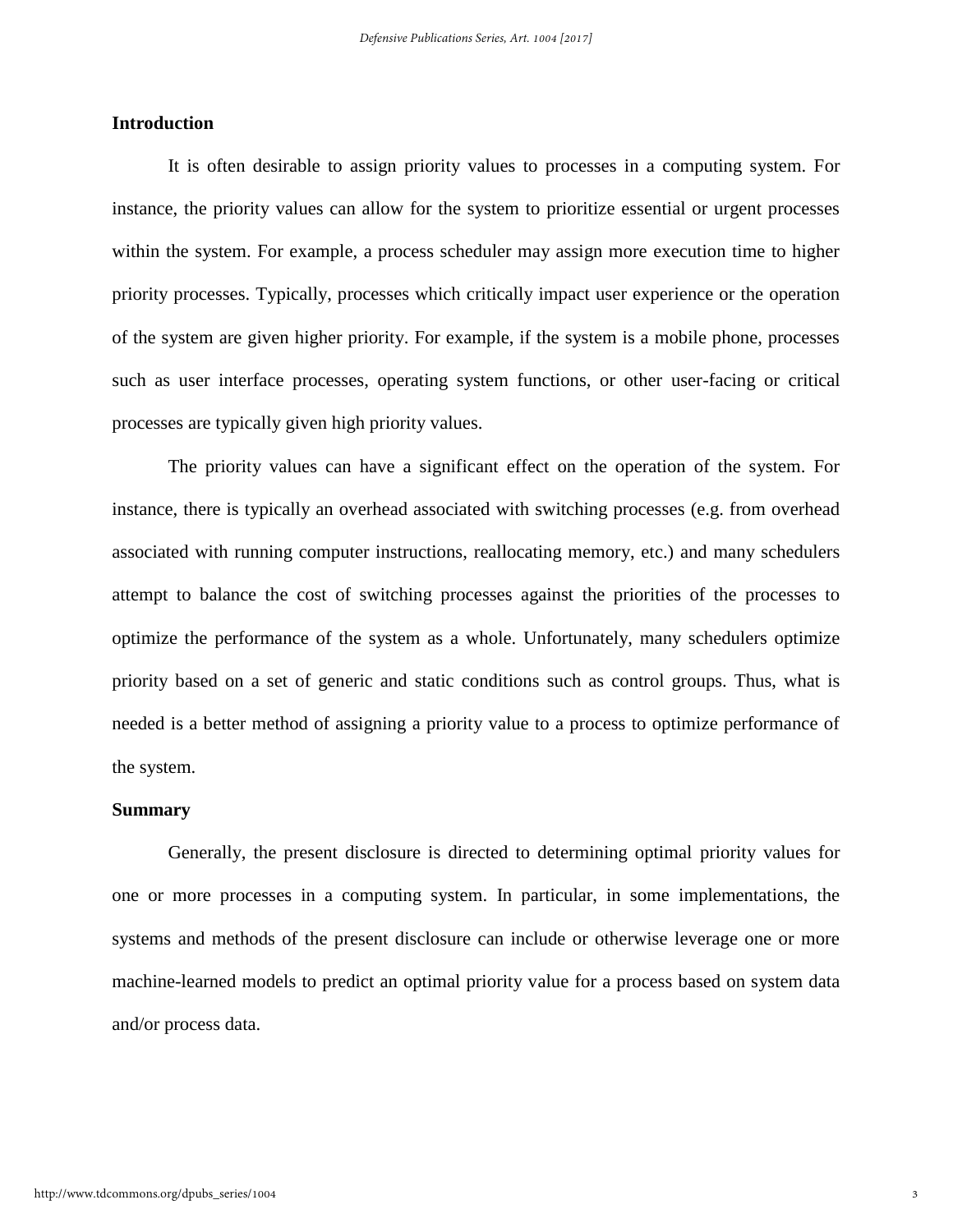A computing system can determine an optimal priority value for one or more processes in the computing system. The priority values may be organized in increasing order (e.g. the larger the value, the higher the priority) or decreasing order (e.g. the larger the value, the lower the priority). The computing system can be, for example, a server, laptop computer, desktop computer, mobile phone, tablet, personal digital assistant (PDA), pager, application-specific computer, or other computing system, or combination thereof. For instance, the one or more processes can be processes associated with one or more software applications (e.g. tasks, jobs, applications, programs, operating systems, etc.) running on the computing system. In particular, the computing system can employ a machine-learned model to predict an optimal priority value for a process based on system data such as time, battery level, usage data, context, location, system or device type (e.g. system-on-chip type), CPU architecture, etc. and process data. In some embodiments, the system data may be sourced from a plurality of computing systems, such as crowd-sourced from a plurality of identical or near-identical computing systems. Heuristics or rules may be determined from the crowd-sourced system data.

Input data provided to the machine-learned model can include system data. For example, system data can include time data. The time data can be, for example, a timestamp associated with local time for the system. As another example, the time data can be a number of seconds that have passed since January  $1<sup>st</sup>$ , 1970. The system data can additionally or alternatively include battery level in a system powered by one or more batteries. For example, the battery level can correspond to a state of charge of one or more batteries in the system, or be an average of the state of charge, or correspond to remaining run time of the system, or be some other metric of remaining power available to the system. The system data can additionally or alternatively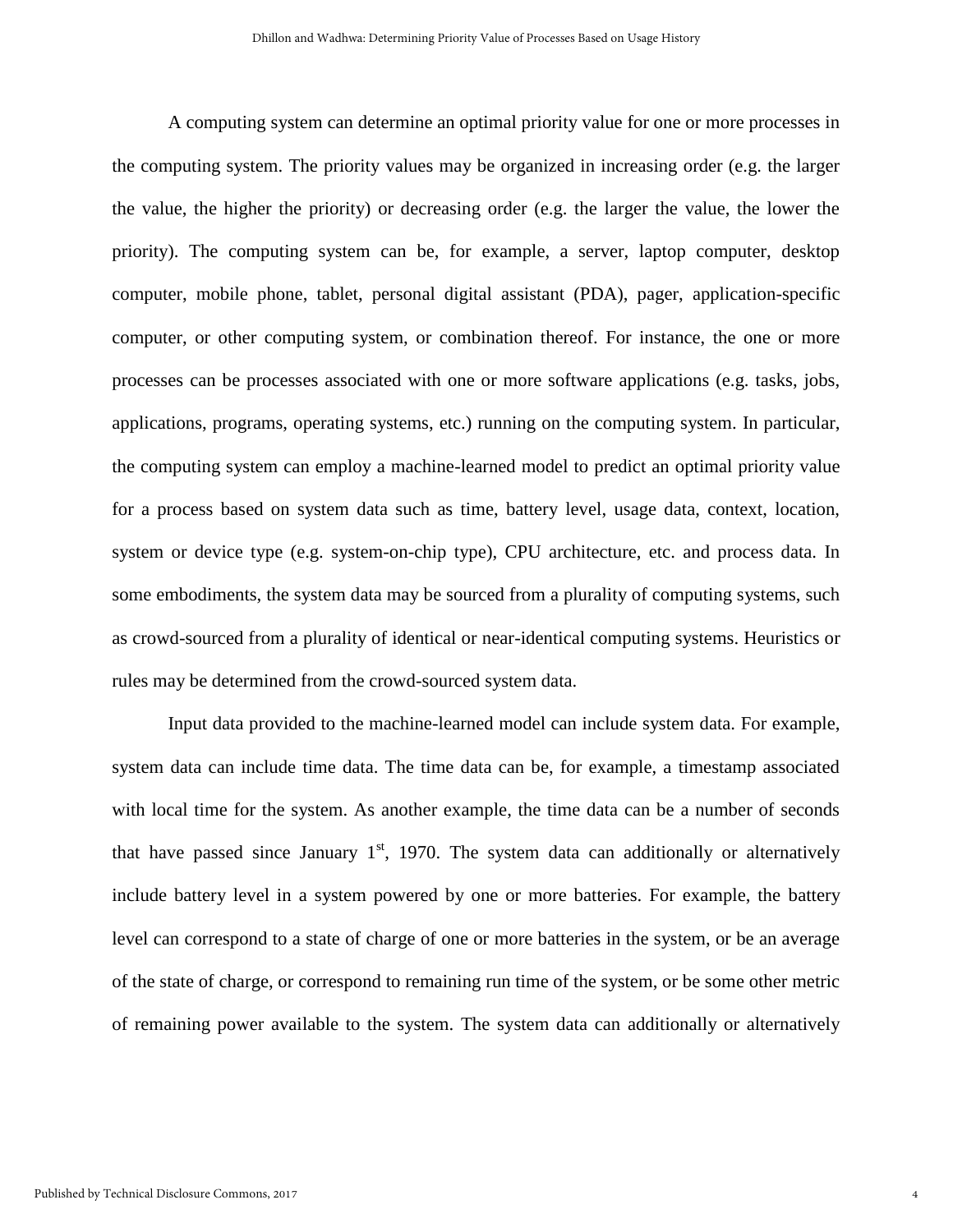include usage data. For example, the system data can include historical usage data of one or more applications from which one or processes were created. The system data can additionally or alternatively include context data. For example, context data can indicate contexts in which a system may be used. For example, if the system is a mobile phone, example contexts may include in-vehicle, running, jogging, working, in-pocket, or other contexts associated with typical mobile phone usage. The system data can additionally or alternatively include location data. For example, location data can be determined from a satellite positioning system (e.g. GPS, GLONASS), cell tower triangulation, connection information (e.g. Wi-Fi connection information), proximity detection, IP address lookup, or other positioning methods known in the art. The location data can correspond to coordinates (e.g. latitudinal and/or longitudinal coordinates), a road, city, state, province, district, country, ZIP code, etc. where the system is located. The system data can additionally or alternatively include system or device type. For example, system or device type can indicate whether the system is a server, laptop computer, desktop computer, mobile phone, tablet, personal digital assistant (PDA), pager, applicationspecific computer, or other type computing system. As another example, system or device type can correspond to a system-on-chip type within a device such as a mobile phone or tablet. The system or device type may be used to determine the capability of the computing system (e.g. if the system or device type indicates the system is a mobile phone, the system likely has relatively limited computing capability). The system data can additionally or alternatively include CPU architecture data. For example, the CPU architecture data can include information about the bit size of a word, number of operands, endianness, instruction sets (e.g. RISC, CISC, VLIW, etc.),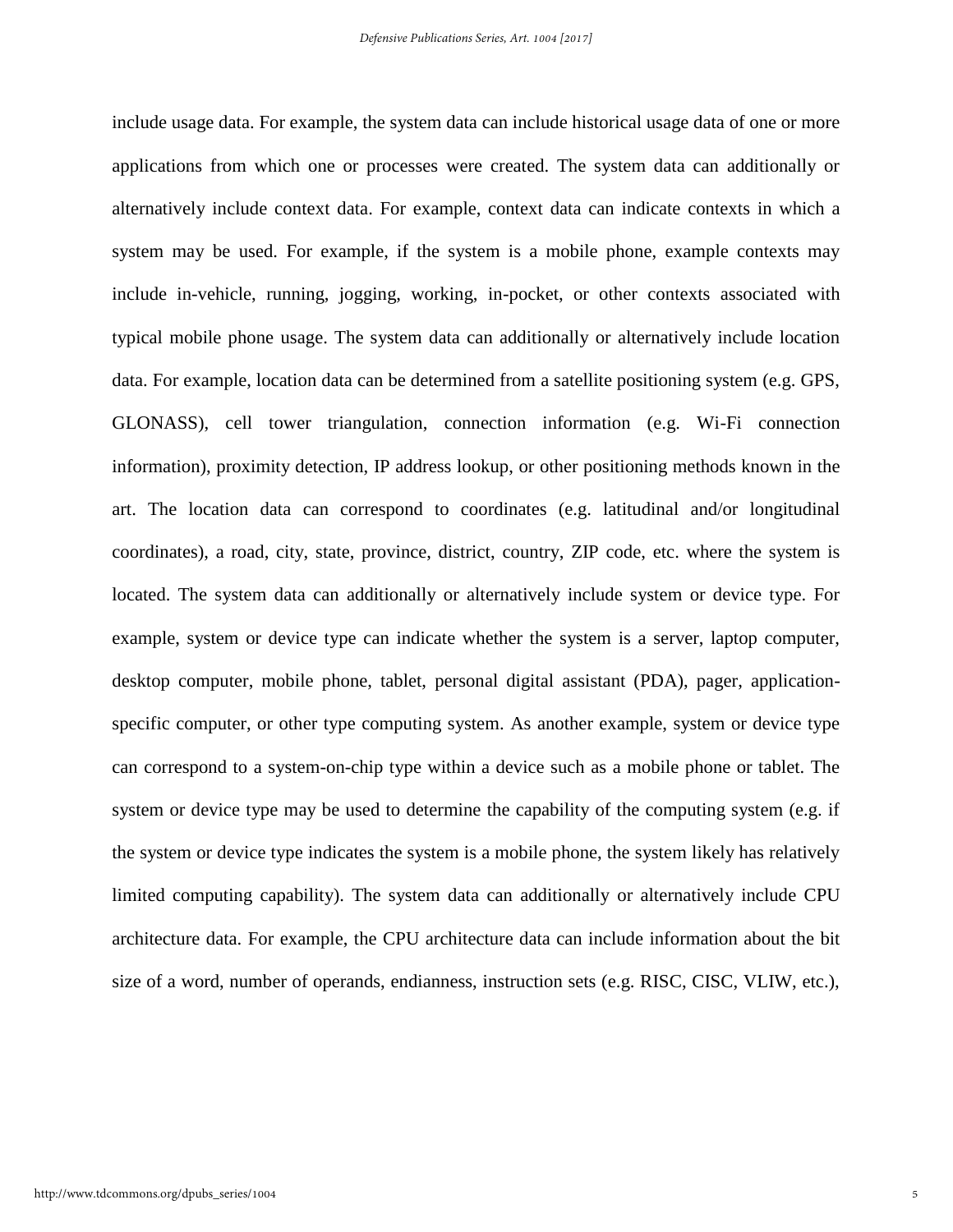type of memory, encoding, number of registers, number of cores, or other information about CPU architecture, or combination thereof.

Additionally or alternatively, the input data can include process data. For example, process data can include process-specific information such as the origin of the process and information about the origin of the process. For example, if the origin of the process is an application, the process data may include information such as the type of application (e.g. operating system, news application, navigation application, user interface application, essential application, non-essential application, etc.), size of application (e.g. amount of non-transient memory needed to store the application), memory usage of the application (e.g. amount of transient memory needed to run the application), or other application information. Additionally or alternatively, process data can include information such as the current priority value associated with the process, current maximum execution time allocated to the process, the process' position in a queue or tree, time the process was created, number of times the process has run, etc.

Based on the input data, the machine-learned model can predict an optimal priority value for a process. For example, the machine-learned model can predict an optimal priority value based at least in part on time, such as time of day, day of week, date, etc. As an example, the machine-learned model may predict that process associated some applications (e.g. a news application, weather application, etc.) should be given higher priority than process associated with some other applications (e.g. a dinner ordering application) during a certain time of day (e.g. in the morning). Additionally or alternatively, the machine-learned model can predict an optimal priority value based at least in part on battery level. For example, the machine-learned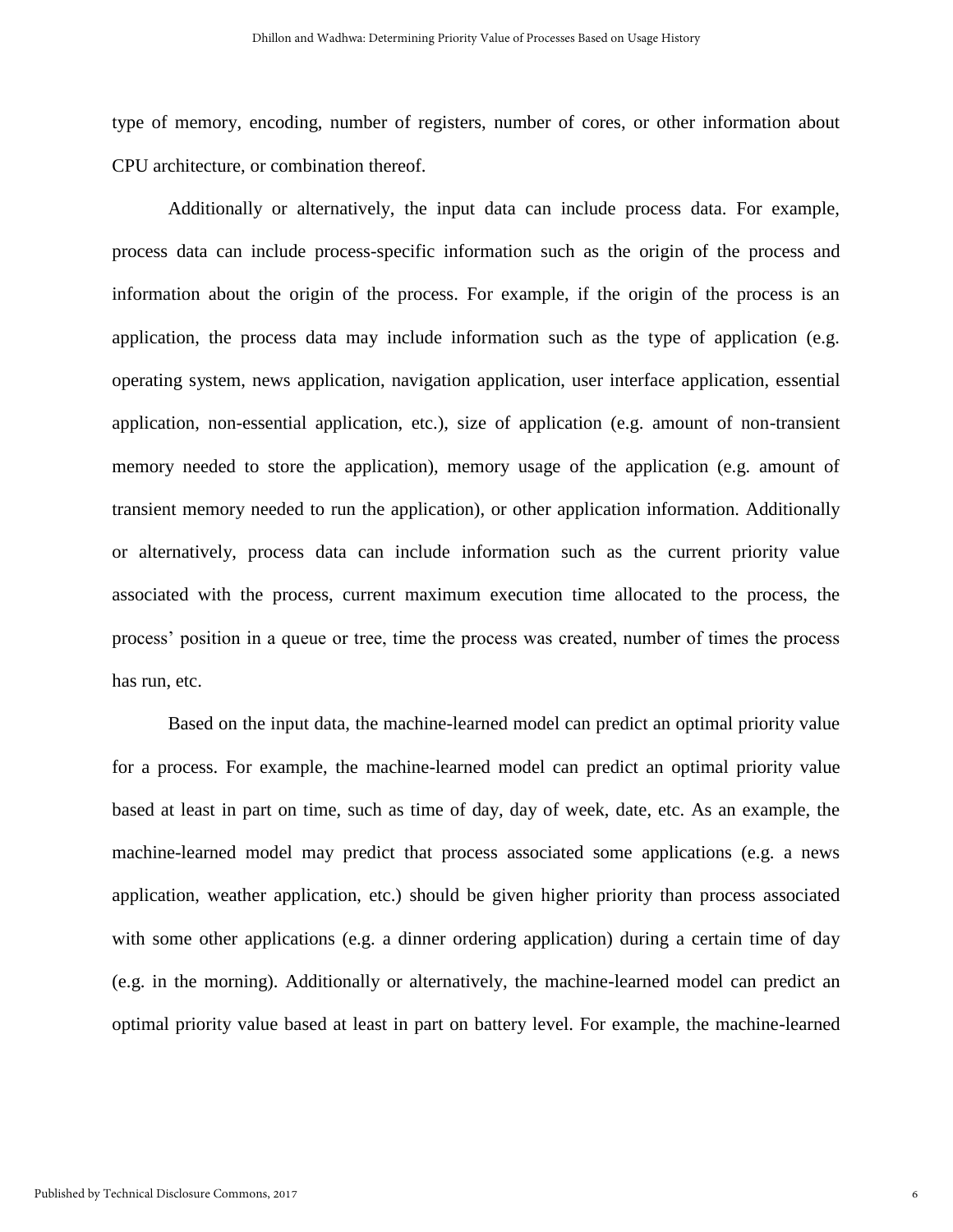model may assign processes associated with some applications such as non-essential applications low priority values when the battery level is low. As another example, for processes associated with applications that use a relatively high amount of power, the machine-learned model may assign a relatively lower priority value while the battery is disconnected from a battery charger than the machine-learned model would assign while the battery is connected to the charger. Additionally or alternatively, the machine-learned model can predict an optimal priority value based at least in part on usage data. For example, the machine-learned model may predict a low priority value for processes associated with infrequently used applications. Additionally or alternatively, the machine-learned model can predict an optimal priority value based at least in part on context data. For example, the machine-learned model may assign high priority values to processes associated with applications such as a navigation application when the context data indicates that the system is in an in-vehicle context. As another example, the machine-learned model may assign low priority values to processes associated with applications such as a navigation application when the context data indicates that the system is in an in-home context. Additionally or alternatively, the machine-learned model can predict an optimal priority value based at least in part on location data. For example, if location data indicates the system is located in a city, the machine-learned model may predict a high priority score for processes associated with an application comprising bus schedules. As another example, if location data indicates the system is located in a forest (e.g. the user of the system is likely camping) the machine-learned model may predict a high priority value for processes associated with a camping application. Additionally or alternatively, the machine-learned model can predict an optimal priority value based at least in part on system or device type data. For example, if the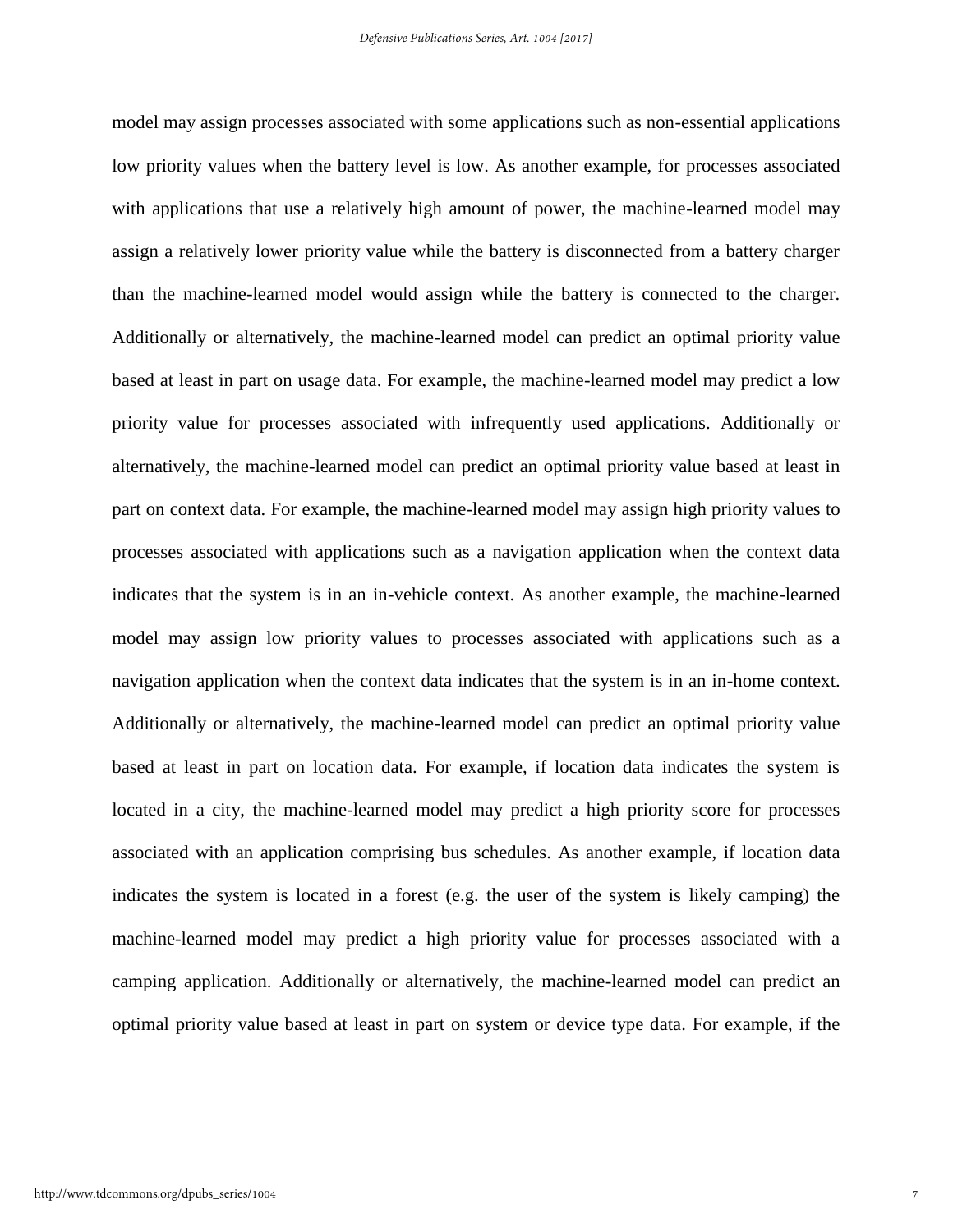system or device type data indicates the device is a weaker device, the machine-learned model may assign low priority scores to some processes (e.g. non-essential processes). Additionally or alternatively, the machine-learned model can predict an optimal priority value based on CPU architecture data. For example, in a multi-core CPU, processes can be classified for specific CPU cores.

Furthermore, in some embodiments the machine-learned model can predict an optimal priority value score based at least in part on heuristics determined from crowd-sourced performance data. The crowd-sourced data can be sourced from a plurality of devices or systems. For instance, the plurality of devices or systems may be near-identical or identical to the computing system. For example, if an application is installed on a large plurality of devices (e.g. millions of devices), the application may fit a performance profile. The machine-learned model may predict a priority score for processes associated with the application on a device of the same make and/or model as some or all the large plurality of devices or a device with a different make and/or model than some or all of the large plurality of devices based at least in part on the performance profile.

Further to the descriptions above, a user may be provided with controls allowing the user to make an election as to both if and when systems, programs or features described herein may enable collection of user information (e.g., information about a user's local time, a system's battery level, usage data, context, type, CPU architecture, a user's preferences, or a user's current location), and if the user is sent content or communications from a server. In addition, certain data may be treated in one or more ways before it is stored or used, so that personally identifiable information is removed. For example, a user's identity may be treated so that no personally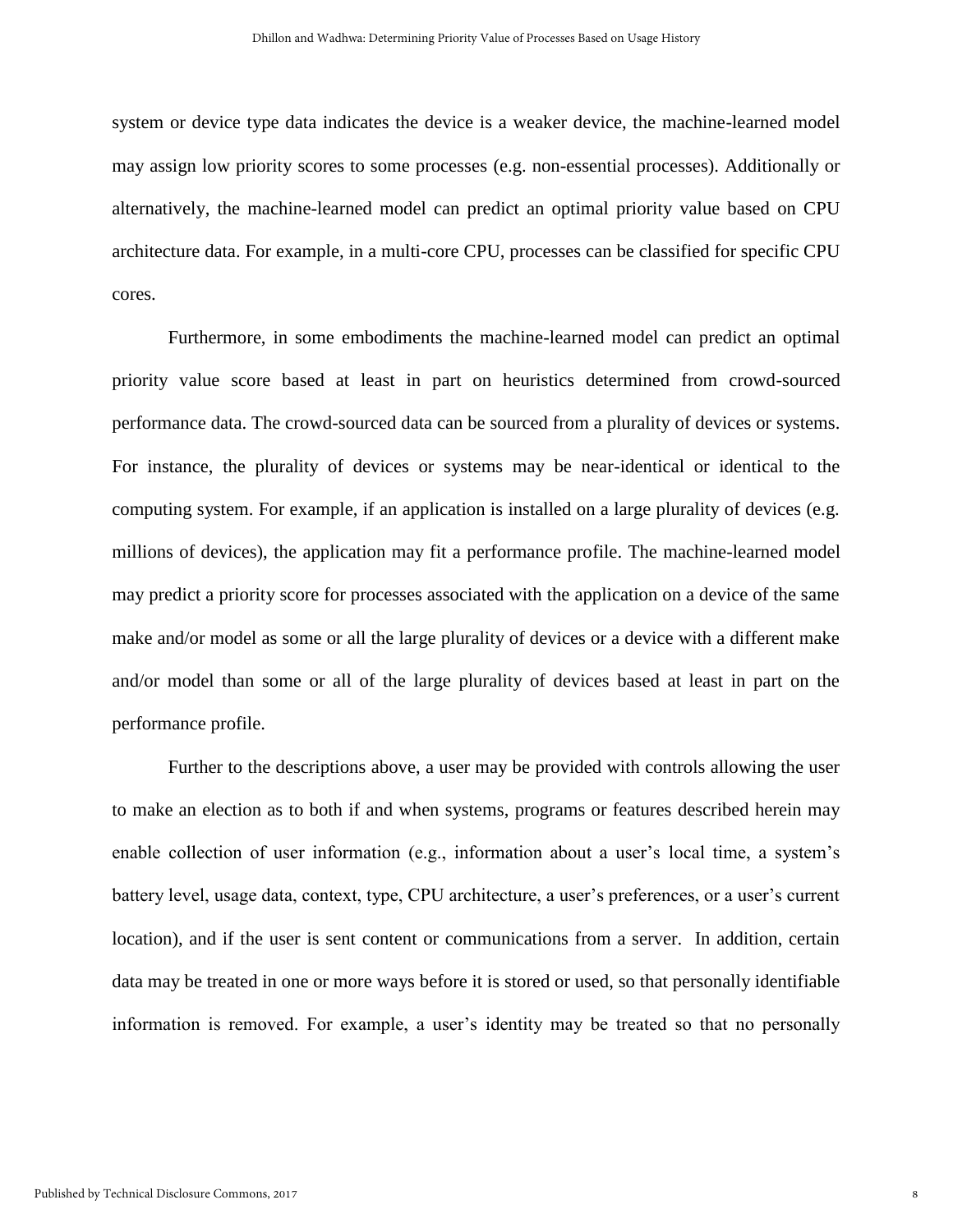identifiable information can be determined for the user, or a user's geographic location may be generalized where location information is obtained (such as to a city, ZIP code, or state level), so that a particular location of a user cannot be determined. Thus, the user may have control over what information is collected about the user, how that information is used, and what information is provided to the user.

Thus, a computing system can optimize priority values for one or more processes running on the system. This can reduce the total running time of the one or more processes, resulting in improved performance of the system. Additionally, the reduced run time can allow the system to spend more time in an idle state, resulting in decreased power consumption of the system and, if the system is powered by one or more batteries, improved battery life of the one or more batteries.

#### **Detailed Description**

As described above, the present disclosure is directed to determining optimal priority values for one or more processes in a computing system. In particular, in some implementations, the systems and methods of the present disclosure can include or otherwise leverage one or more machine-learned models to predict an optimal priority value for a process based on system data and/or process data.

Figure 1 depicts a block diagram of an example machine-learned model according to example implementations of the present disclosure. As illustrated in Figure 1, in some implementations, the machine-learned model is trained to receive input data of one or more types and, in response, provide output data of one or more types. Thus, Figure 1 illustrates the machine-learned model performing inference.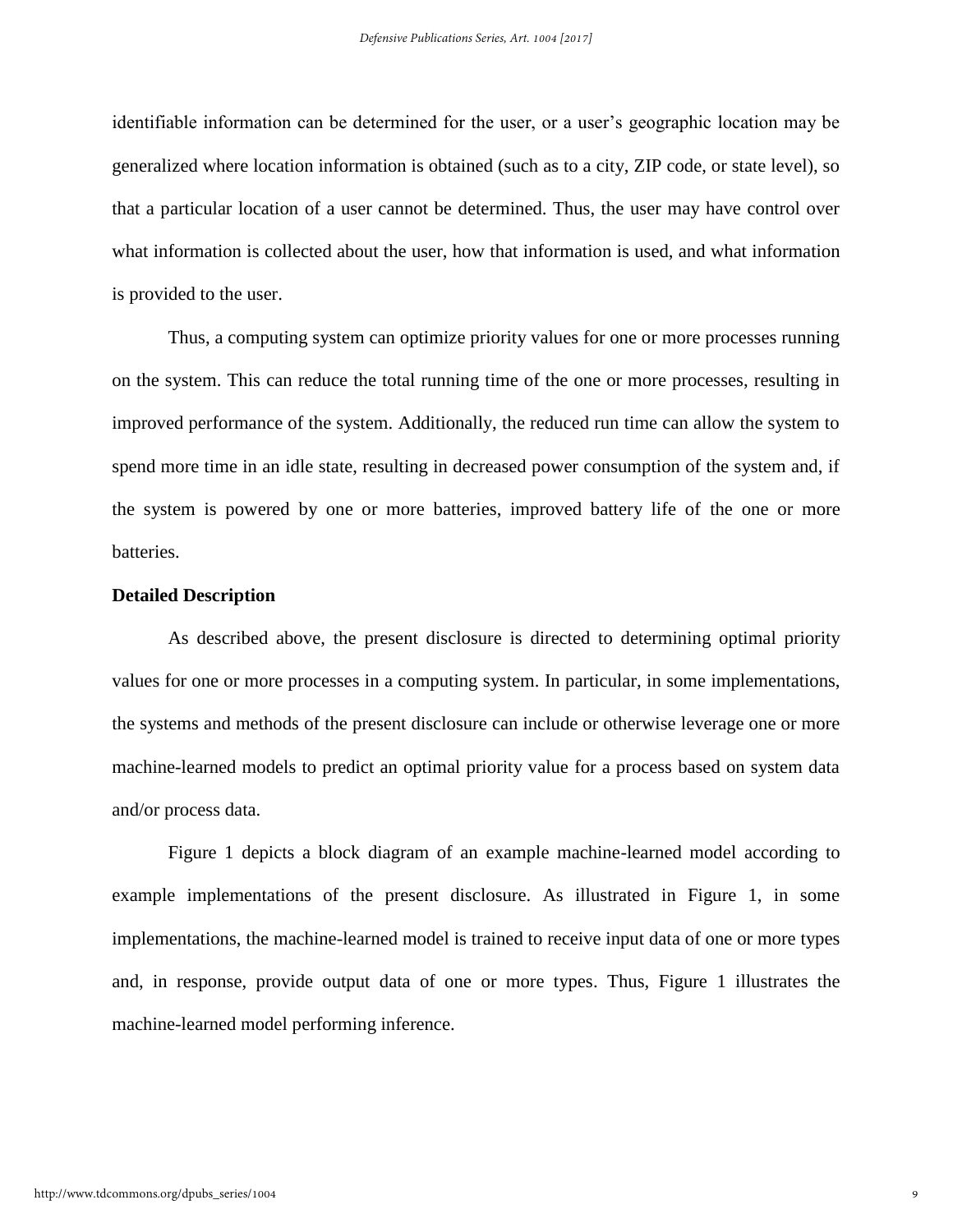In some implementations, the input data can include one or more features that are associated with an instance or an example. In some implementations, the one or more features associated with the instance or example can be organized into a feature vector. In some implementations, the output data can include one or more predictions. Predictions can also be referred to as inferences. Thus, given features associated with a particular instance, the machinelearned model can output a prediction for such instance based on the features.

The machine-learned model can be or include one or more of various different types of machine-learned models. In particular, in some implementations, the machine-learned model can perform classification, regression, clustering, anomaly detection, recommendation generation, and/or other tasks.

In some implementations, the machine-learned model can perform various types of classification based on the input data. For example, the machine-learned model can perform binary classification or multiclass classification. In binary classification, the output data can include a classification of the input data into one of two different classes. In multiclass classification, the output data can include a classification of the input data into one (or more) of more than two classes. The classifications can be single label or multi-label.

In some implementations, the machine-learned model can perform discrete categorical classification in which the input data is simply classified into one or more classes or categories.

In some implementations, the machine-learned model can perform classification in which the machine-learned model provides, for each of one or more classes, a numerical value descriptive of a degree to which it is believed that the input data should be classified into the corresponding class. In some instances, the numerical values provided by the machine-learned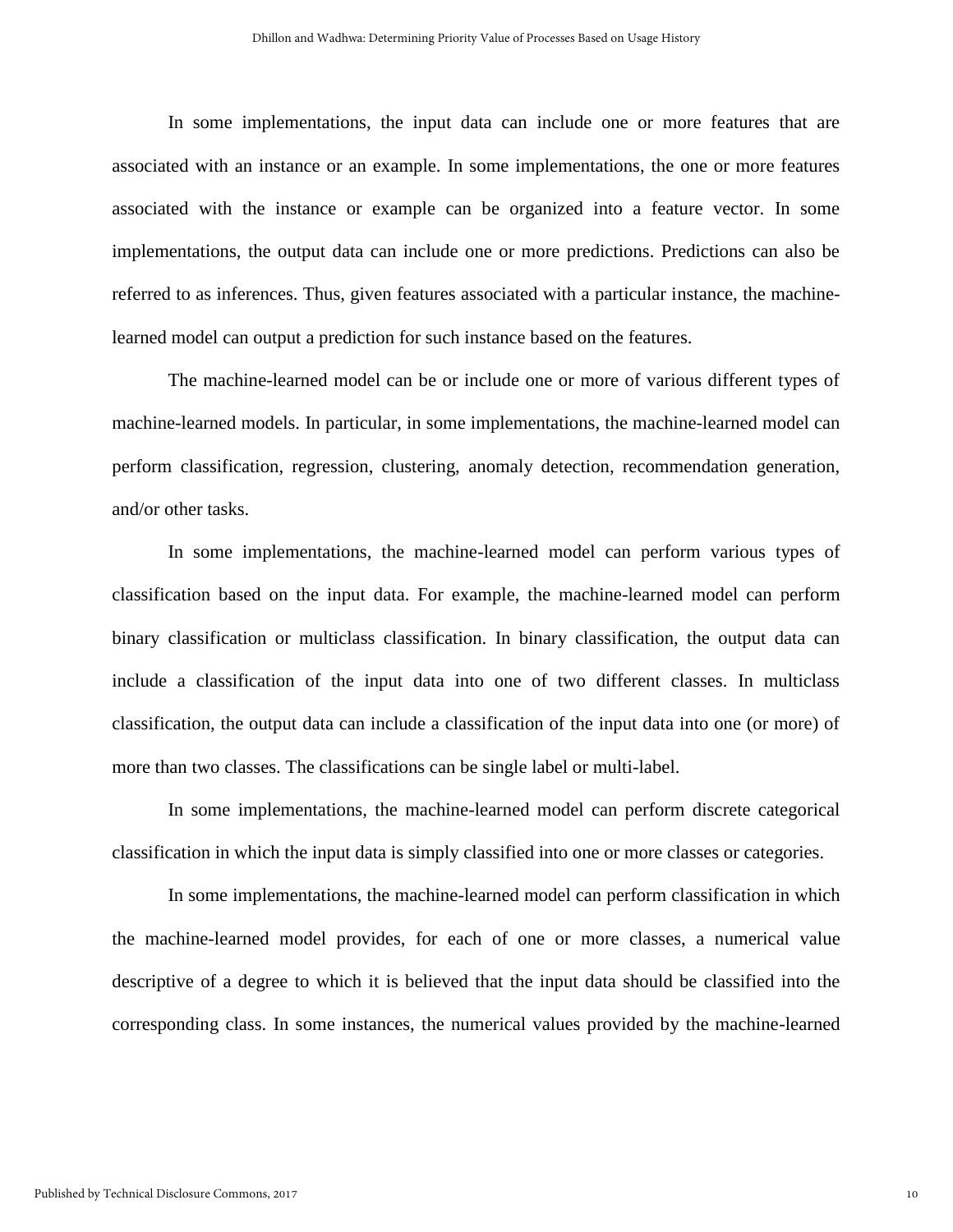model can be referred to as "confidence scores" that are indicative of a respective confidence associated with classification of the input into the respective class. In some implementations, the confidence scores can be compared to one or more thresholds to render a discrete categorical prediction. In some implementations, only a certain number of classes (e.g., one) with the relatively largest confidence scores can be selected to render a discrete categorical prediction.

In some implementations, the machine-learned model can provide a probabilistic classification. For example, the machine-learned model can be able to predict, given a sample input, a probability distribution over a set of classes. Thus, rather than outputting only the most likely class to which the sample input should belong, the machine-learned model can output, for each class, a probability that the sample input belongs to such class. In some implementations, the probability distribution over all possible classes can sum to one. In some implementations, a softmax function or layer can be used to squash a set of real values respectively associated with the possible classes to a set of real values in the range  $(0, 1)$  that sum to one.

In some implementations, the probabilities provided by the probability distribution can be compared to one or more thresholds to render a discrete categorical prediction. In some implementations, only a certain number of classes (e.g., one) with the relatively largest predicted probability can be selected to render a discrete categorical prediction.

In some implementations in which the machine-learned model performs classification, the machine-learned model can be trained using supervised learning techniques. For example, the machine-learned model can be trained on a training dataset that includes training examples labeled as belonging (or not belonging) to one or more classes. Further details regarding supervised training techniques are provided below.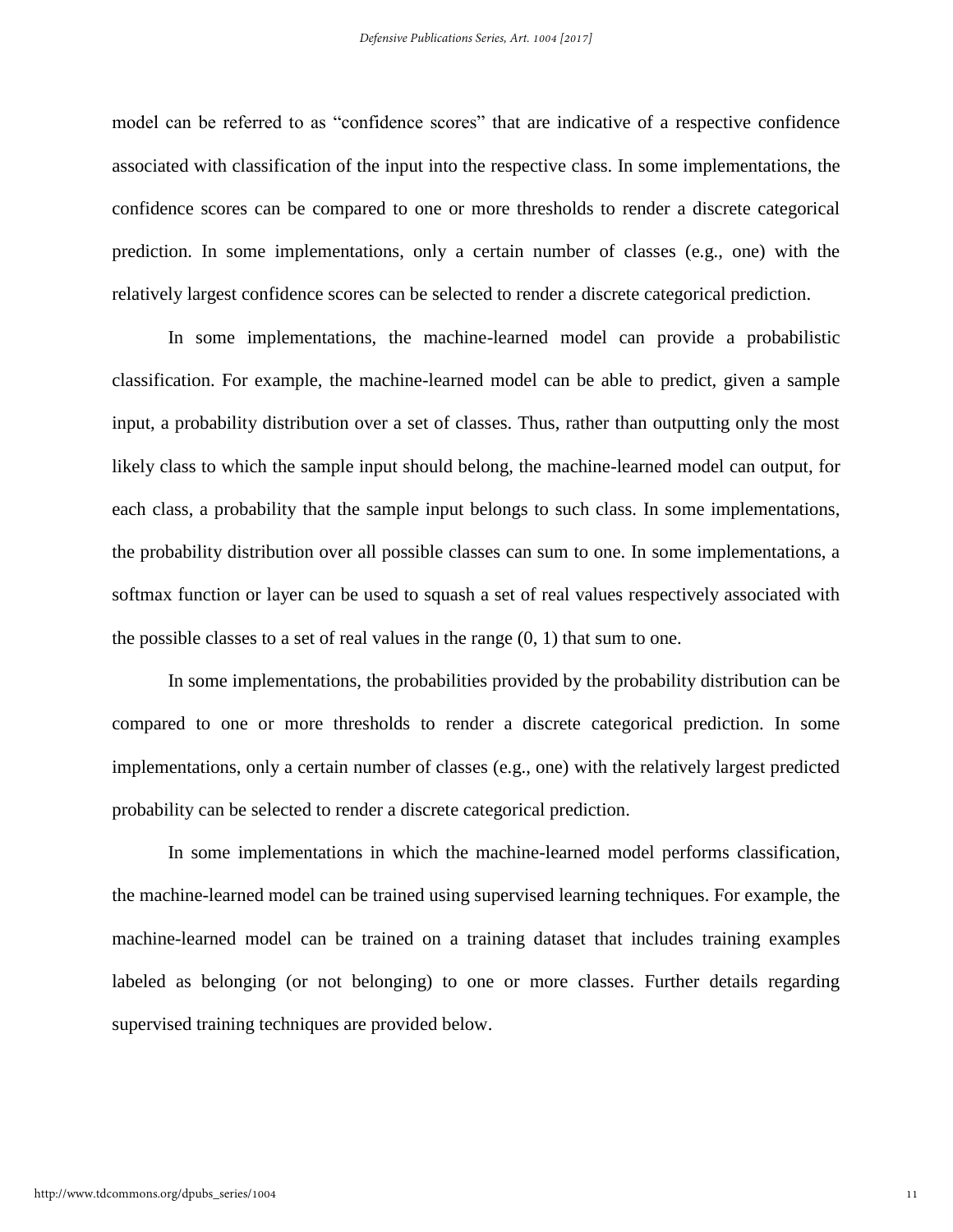In some implementations, the machine-learned model can perform regression to provide output data in the form of a continuous numeric value. The continuous numeric value can correspond to any number of different metrics or numeric representations, including, for example, currency values, scores, or other numeric representations. As examples, the machinelearned model can perform linear regression, polynomial regression, or nonlinear regression. As examples, the machine-learned model can perform simple regression or multiple regression. As described above, in some implementations, a softmax function or layer can be used to squash a set of real values respectively associated with a two or more possible classes to a set of real values in the range (0, 1) that sum to one.

In some implementations, the machine-learned model can perform various types of clustering. For example, the machine-learned model can identify one or more previously-defined clusters to which the input data most likely corresponds. As another example, the machinelearned model can identify one or more clusters within the input data. That is, in instances in which the input data includes multiple objects, documents, or other entities, the machine-learned model can sort the multiple entities included in the input data into a number of clusters. In some implementations in which the machine-learned model performs clustering, the machine-learned model can be trained using unsupervised learning techniques.

In some implementations, the machine-learned model can perform anomaly detection or outlier detection. For example, the machine-learned model can identify input data that does not conform to an expected pattern or other characteristic (e.g., as previously observed from previous input data). As examples, the anomaly detection can be used for fraud detection or system failure detection.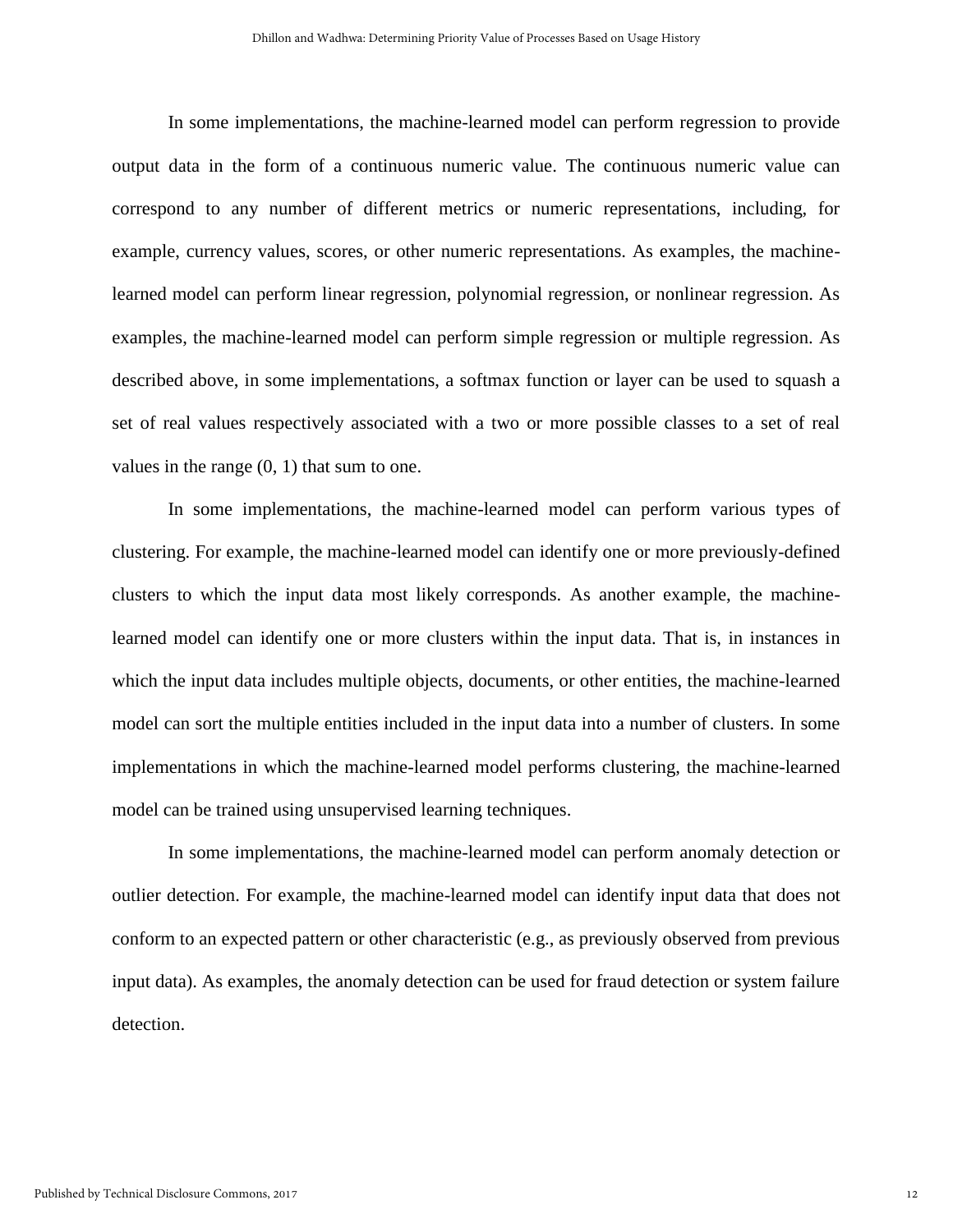In some implementations, the machine-learned model can provide output data in the form of one or more recommendations. For example, the machine-learned model can be included in a recommendation system or engine. As an example, given input data that describes previous outcomes for certain entities (e.g., a score, ranking, or rating indicative of an amount of success or enjoyment), the machine-learned model can output a suggestion or recommendation of one or more additional entities that, based on the previous outcomes, are expected to have a desired outcome (e.g., elicit a score, ranking, or rating indicative of success or enjoyment). As one example, given input data descriptive of a number of products purchased or rated highly by a user, a recommendation system can output a suggestion or recommendation of an additional product that the user might enjoy or wish to purchase.

In some implementations, the machine-learned model can act as an agent within an environment. For example, the machine-learned model can be trained using reinforcement learning, which will be discussed in further detail below.

In some implementations, the machine-learned model can be a parametric model while, in other implementations, the machine-learned model can be a non-parametric model. In some implementations, the machine-learned model can be a linear model while, in other implementations, the machine-learned model can be a non-linear model.

As described above, the machine-learned model can be or include one or more of various different types of machine-learned models. Examples of such different types of machine-learned models are provided below for illustration. One or more of the example models described below can be used (e.g., combined) to provide the output data in response to the input data. Additional models beyond the example models provided below can be used as well.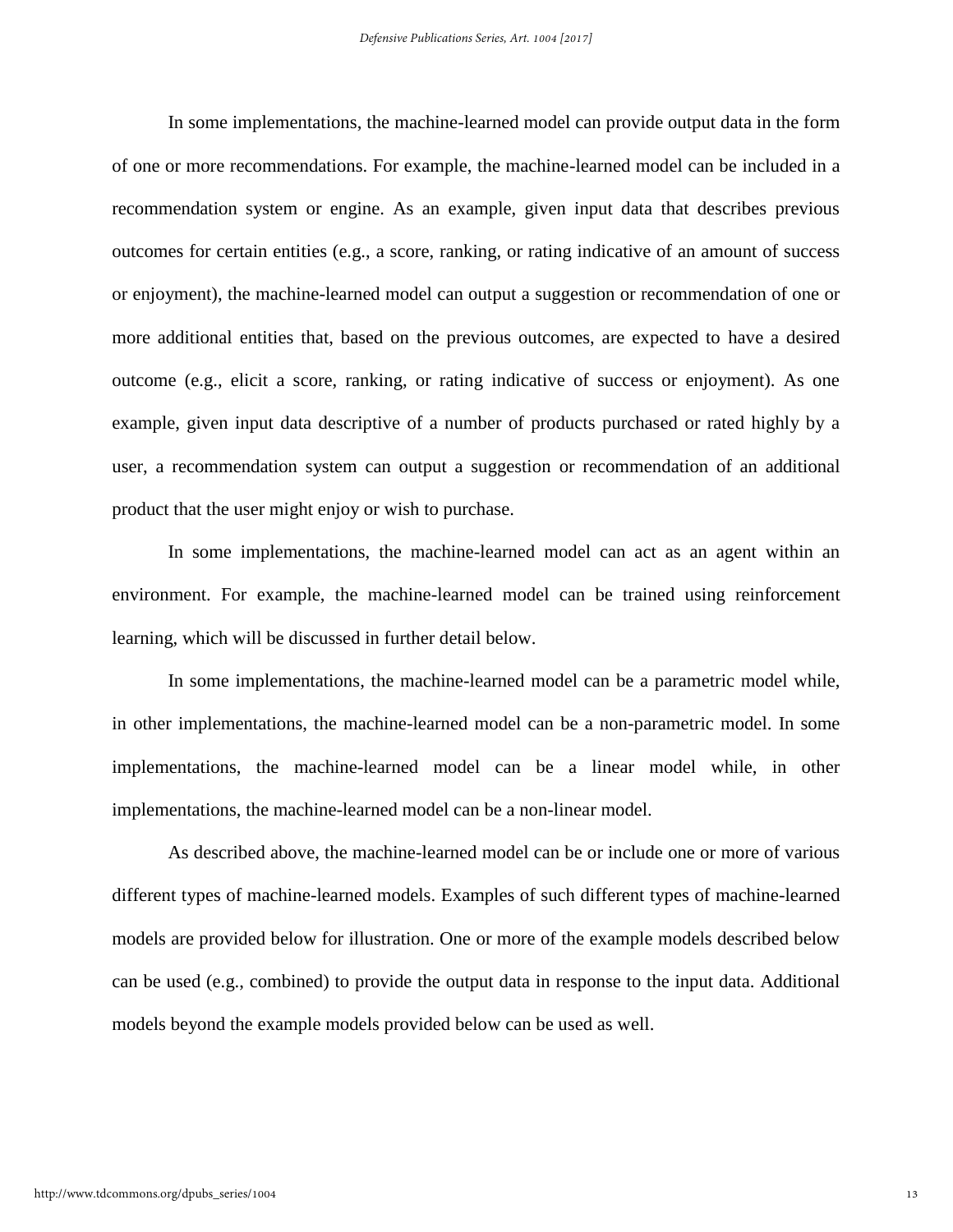In some implementations, the machine-learned model can be or include one or more classifier models such as, for example, linear classification models; quadratic classification models; etc.

In some implementations, the machine-learned model can be or include one or more regression models such as, for example, simple linear regression models; multiple linear regression models; logistic regression models; stepwise regression models; multivariate adaptive regression splines; locally estimated scatterplot smoothing models; etc.

In some implementations, the machine-learned model can be or include one or more decision tree-based models such as, for example, classification and/or regression trees; iterative dichotomiser 3 decision trees; C4.5 decision trees; chi-squared automatic interaction detection decision trees; decision stumps; conditional decision trees; etc.

In some implementations, the machine-learned model can be or include one or more kernel machines. In some implementations, the machine-learned model can be or include one or more support vector machines.

In some implementations, the machine-learned model can be or include one or more instance-based learning models such as, for example, learning vector quantization models; selforganizing map models; locally weighted learning models; etc.

In some implementations, the machine-learned model can be or include one or more nearest neighbor models such as, for example, k-nearest neighbor classifications models; knearest neighbors regression models; etc.

In some implementations, the machine-learned model can be or include one or more Bayesian models such as, for example, naïve Bayes models; Gaussian naïve Bayes models;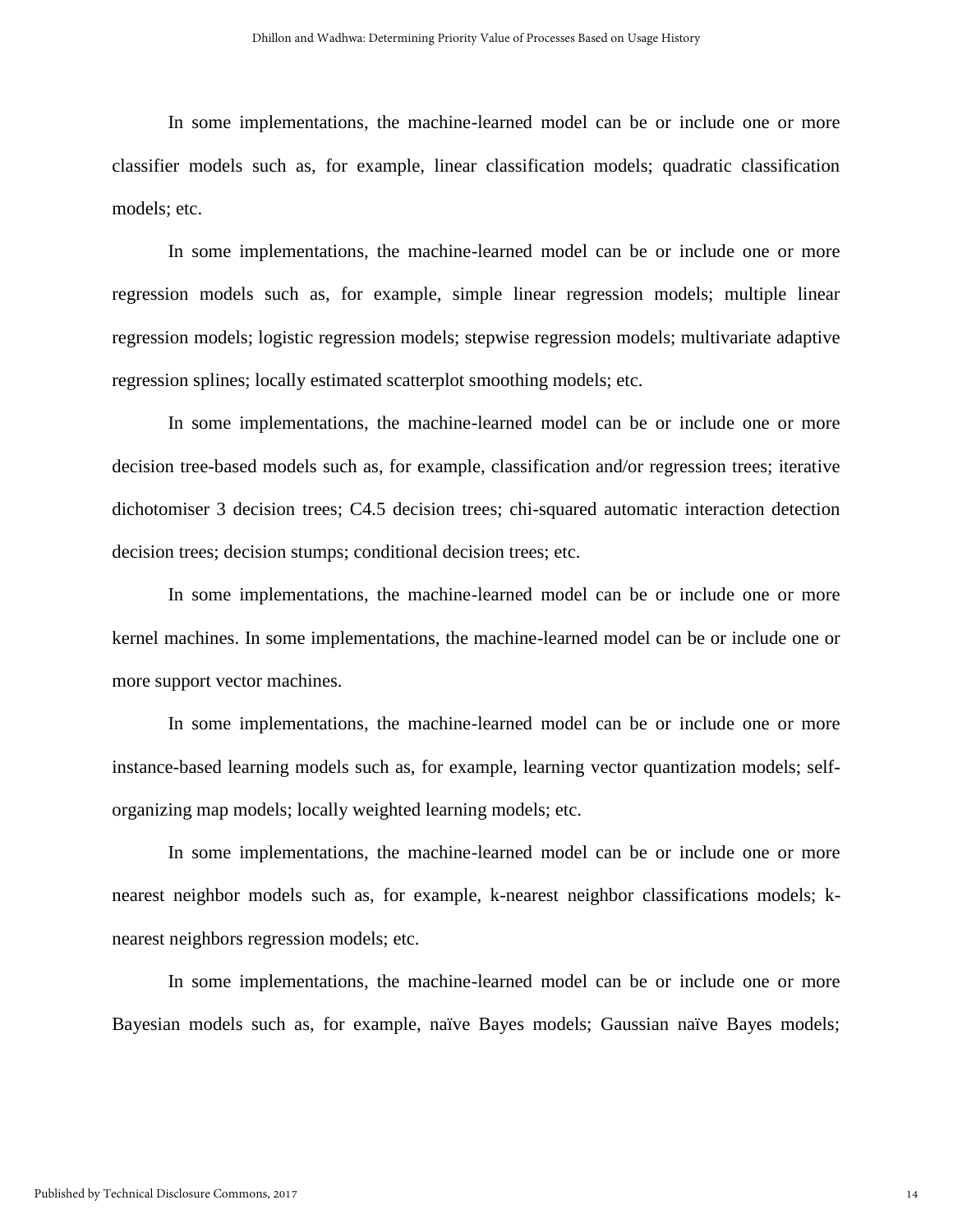multinomial naïve Bayes models; averaged one-dependence estimators; Bayesian networks; Bayesian belief networks; hidden Markov models; etc.

In some implementations, the machine-learned model can be or include one or more artificial neural networks (also referred to simply as neural networks). A neural network can include a group of connected nodes, which also can be referred to as neurons or perceptrons. A neural network can be organized into one or more layers. Neural networks that include multiple layers can be referred to as "deep" networks. A deep network can include an input layer, an output layer, and one or more hidden layers positioned between the input layer and the output layer. The nodes of the neural network can be connected or non-fully connected.

In some implementations, the machine-learned model can be or include one or more feed forward neural networks. In feed forward networks, the connections between nodes do not form a cycle. For example, each connection can connect a node from an earlier layer to a node from a later layer.

In some instances, the machine-learned model can be or include one or more recurrent neural networks. In some instances, at least some of the nodes of a recurrent neural network can form a cycle. Recurrent neural networks can be especially useful for processing input data that is sequential in nature. In particular, in some instances, a recurrent neural network can pass or retain information from a previous portion of the input data sequence to a subsequent portion of the input data sequence through the use of recurrent or directed cyclical node connections.

As one example, sequential input data can include time-series data (e.g., sensor data versus time or imagery captured at different times). For example, a recurrent neural network can analyze sensor data versus time to detect or predict a swipe direction, to perform handwriting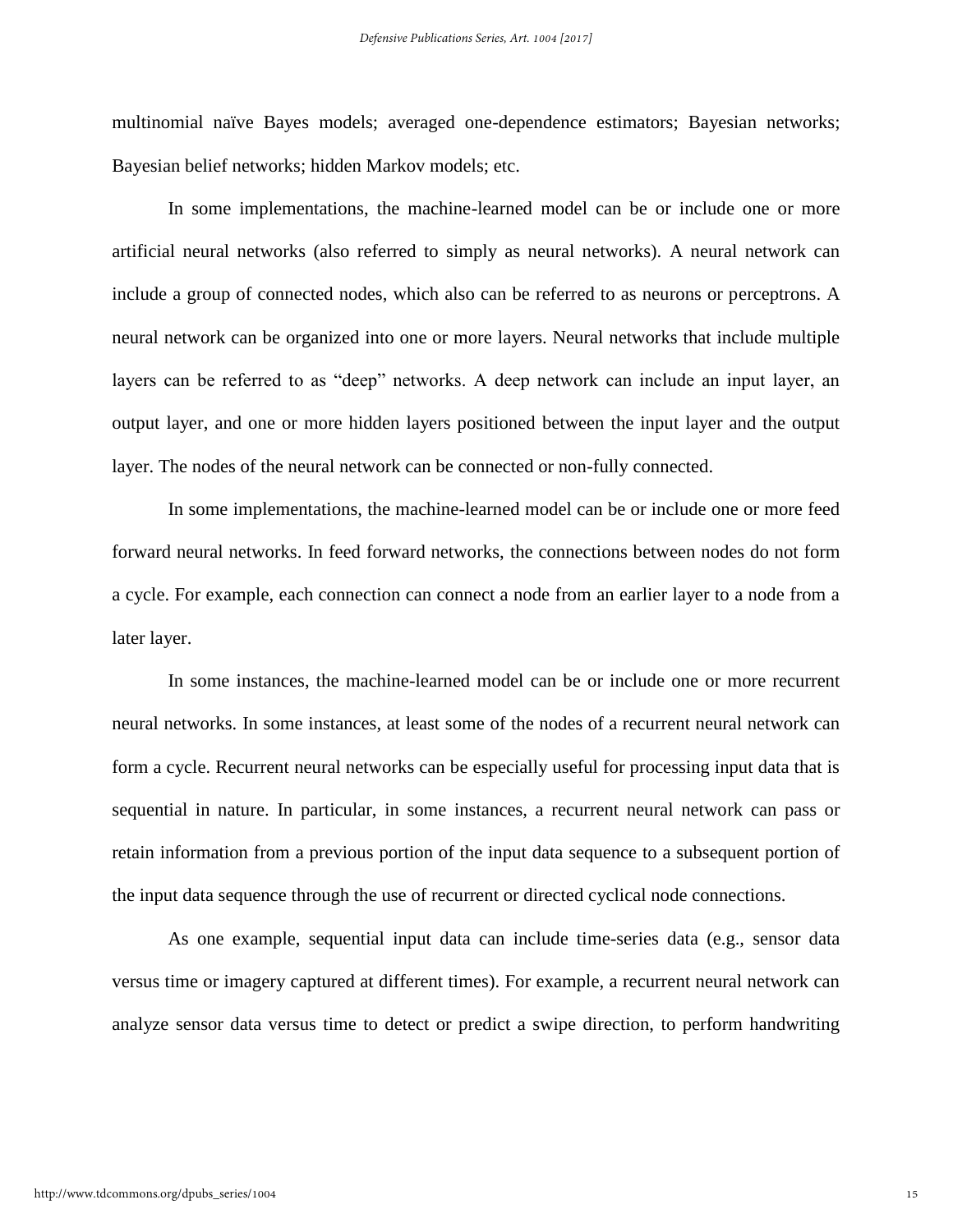recognition, etc. As another example, sequential input data can include words in a sentence (e.g., for natural language processing, speech detection or processing, etc.); notes in a musical composition; sequential actions taken by a user (e.g., to detect or predict sequential application usage); sequential object states; etc.

Example recurrent neural networks include long short-term (LSTM) recurrent neural networks; gated recurrent units; bi-direction recurrent neural networks; continuous time recurrent neural networks; neural history compressors; echo state networks; Elman networks; Jordan networks; recursive neural networks; Hopfield networks; fully recurrent networks; sequence-tosequence configurations; etc.

In some implementations, the machine-learned model can be or include one or more convolutional neural networks. In some instances, a convolutional neural network can include one or more convolutional layers that perform convolutions over input data using learned filters. Filters can also be referred to as kernels. Convolutional neural networks can be especially useful for vision problems such as when the input data includes imagery such as still images or video. However, convolutional neural networks can also be applied for natural language processing.

In some implementations, the machine-learned model can be or include one or more generative networks such as, for example, generative adversarial networks. Generative networks can be used to generate new data such as new images or other content.

In some implementations, the machine-learned model can be or include an autoencoder. In some instances, the aim of an autoencoder is to learn a representation (e.g., a lowerdimensional encoding) for a set of data, typically for the purpose of dimensionality reduction. For example, in some instances, an autoencoder can seek to encode the input data and then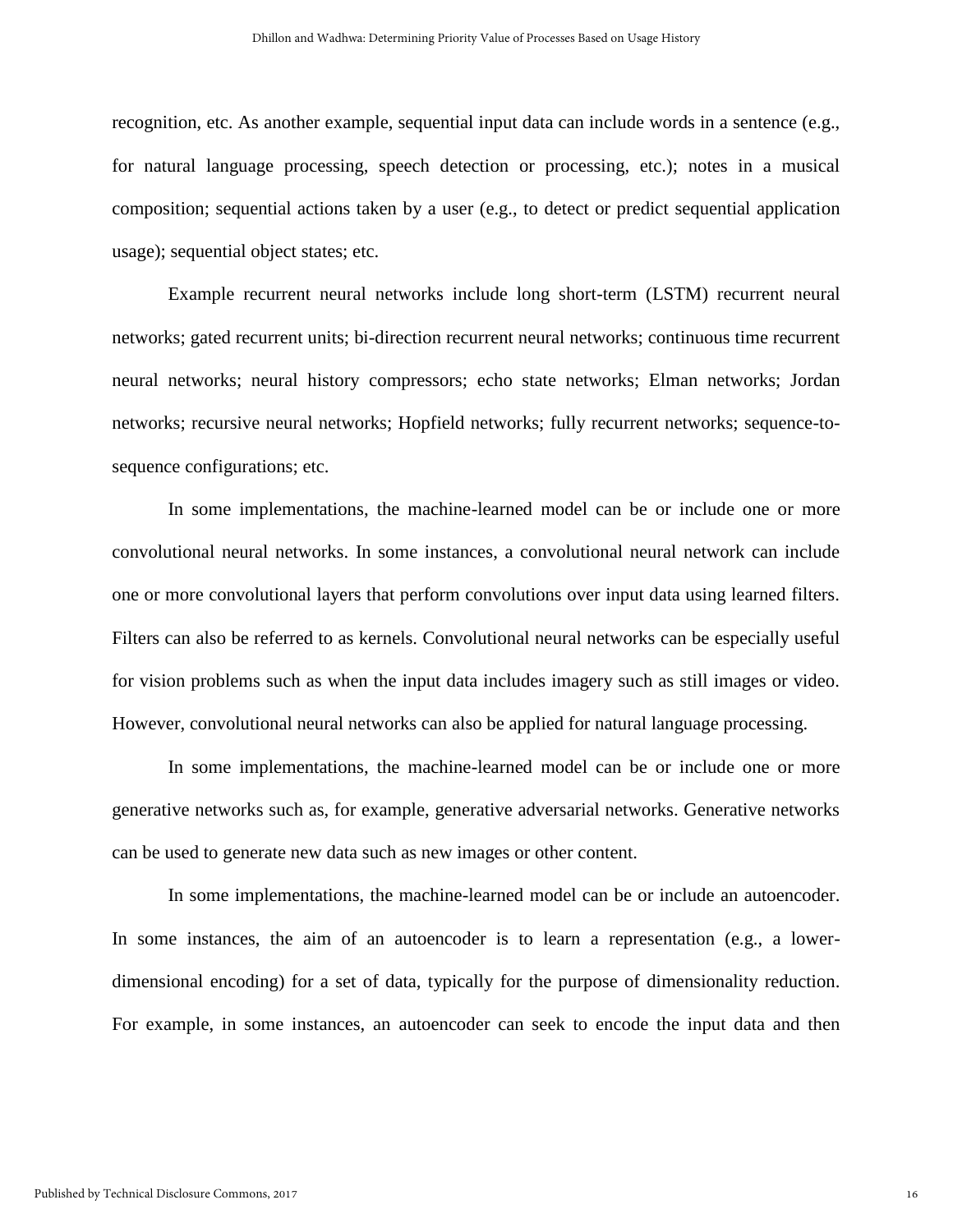provide output data that reconstructs the input data from the encoding. Recently, the autoencoder concept has become more widely used for learning generative models of data. In some instances, the autoencoder can include additional losses beyond reconstructing the input data.

In some implementations, the machine-learned model can be or include one or more other forms of artificial neural networks such as, for example, deep Boltzmann machines; deep belief networks; stacked autoencoders; etc. Any of the neural networks described herein can be combined (e.g., stacked) to form more complex networks.

In some implementations, one or more neural networks can be used to provide an embedding based on the input data. For example, the embedding can be a representation of knowledge abstracted from the input data into one or more learned dimensions. In some instances, embeddings can be a useful source for identifying related entities. In some instances embeddings can be extracted from the output of the network, while in other instances embeddings can be extracted from any hidden node or layer of the network (e.g., a close to final but not final layer of the network). Embeddings can be useful for performing auto suggest next video, product suggestion, entity or object recognition, etc. In some instances, embeddings be useful inputs for downstream models. For example, embeddings can be useful to generalize input data (e.g., search queries) for a downstream model or processing system.

In some implementations, the machine-learned model can include one or more clustering models such as, for example, k-means clustering models; k-medians clustering models; expectation maximization models; hierarchical clustering models; etc.

In some implementations, the machine-learned model can perform one or more dimensionality reduction techniques such as, for example, principal component analysis; kernel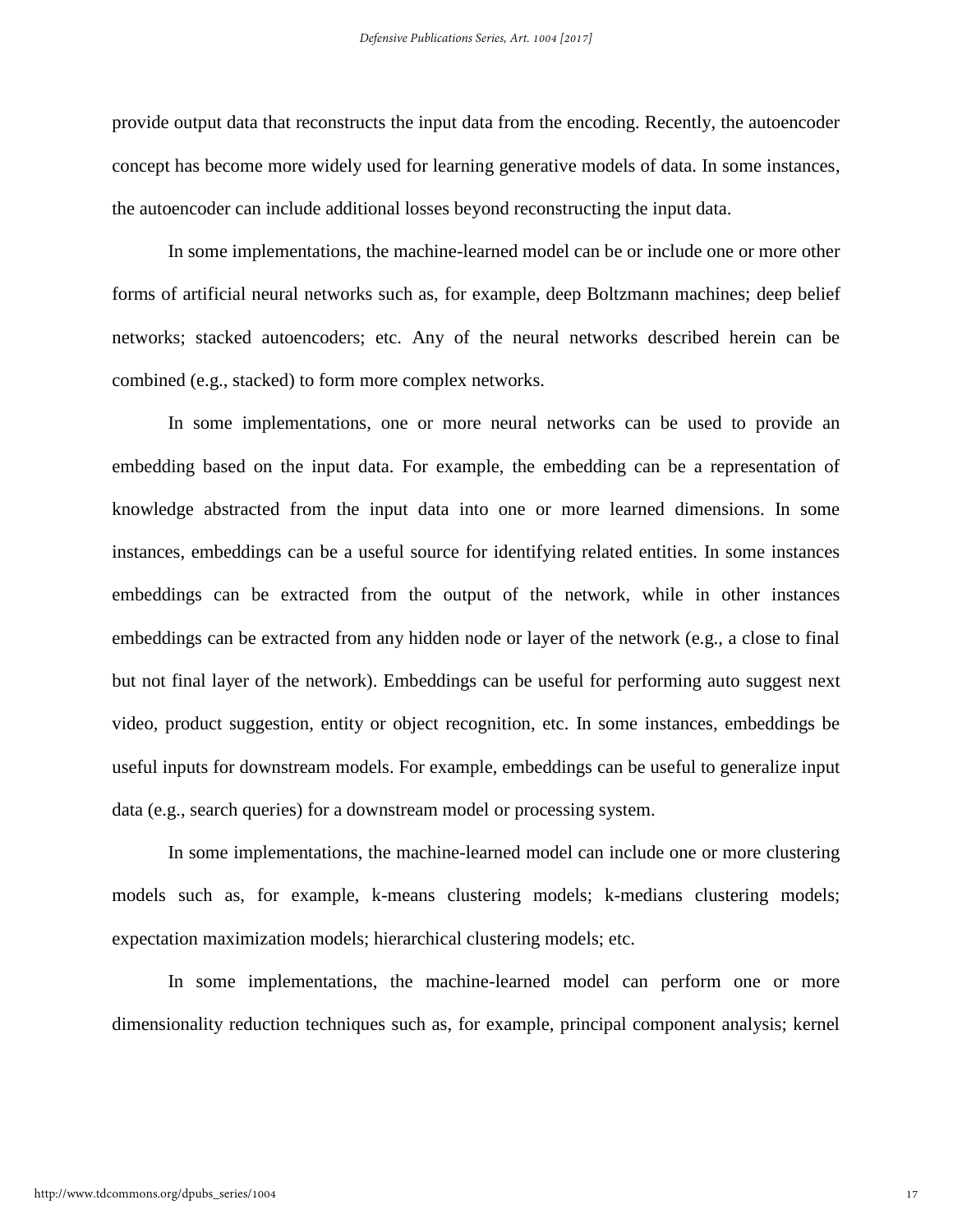principal component analysis; graph-based kernel principal component analysis; principal component regression; partial least squares regression; Sammon mapping; multidimensional scaling; projection pursuit; linear discriminant analysis; mixture discriminant analysis; quadratic discriminant analysis; generalized discriminant analysis; flexible discriminant analysis; autoencoding; etc.

In some implementations, the machine-learned model can perform or be subjected to one or more reinforcement learning techniques such as Markov decision processes; dynamic programming; Q functions or Q-learning; value function approaches; deep Q-networks; differentiable neural computers; asynchronous advantage actor-critics; deterministic policy gradient; etc.

In some implementations, the machine-learned model can be an autoregressive model. In some instances, an autoregressive model can specify that the output data depends linearly on its own previous values and on a stochastic term. In some instances, an autoregressive model can take the form of a stochastic difference equation. One example autoregressive model is WaveNet, which is a generative model for raw audio.

In some implementations, the machine-learned model can include or form part of a multiple model ensemble. As one example, bootstrap aggregating can be performed, which can also be referred to as "bagging." In bootstrap aggregating, a training dataset is split into a number of subsets (e.g., through random sampling with replacement) and a plurality of models are respectively trained on the number of subsets. At inference time, respective outputs of the plurality of models can be combined (e.g., through averaging, voting, or other techniques) and used as the output of the ensemble.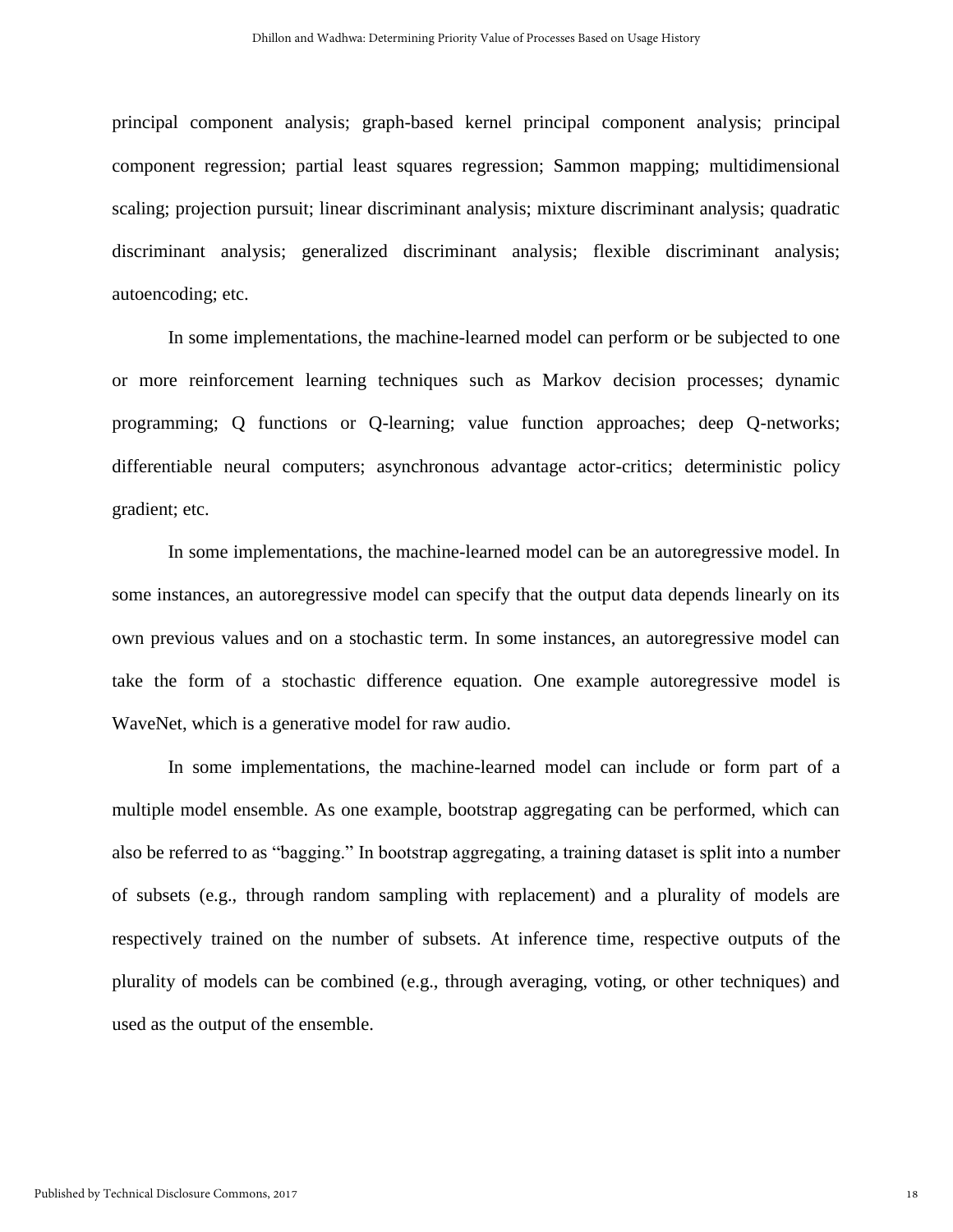One example model ensemble is a random forest, which can also be referred to as a random decision forest. Random forests are an ensemble learning method for classification, regression, and other tasks. Random forests are generated by producing a plurality of decision trees at training time. In some instances, at inference time, the class that is the mode of the classes (classification) or the mean prediction (regression) of the individual trees can be used as the output of the forest. Random decision forests can correct for decision trees' tendency to overfit their training set.

Another example ensemble technique is stacking, which can, in some instances, be referred to as stacked generalization. Stacking includes training a combiner model to blend or otherwise combine the predictions of several other machine-learned models. Thus, a plurality of machine-learned models (e.g., of same or different type) can be trained based on training data. In addition, a combiner model can be trained to take the predictions from the other machine-learned models as inputs and, in response, produce a final inference or prediction. In some instances, a single-layer logistic regression model can be used as the combiner model.

Another example ensemble technique is boosting. Boosting can include incrementally building an ensemble by iteratively training weak models and then adding to a final strong model. For example, in some instances, each new model can be trained to emphasize the training examples that previous models misinterpreted (e.g., misclassified). For example, a weight associated with each of such misinterpreted examples can be increased. One common implementation of boosting is AdaBoost, which can also be referred to as Adaptive Boosting. Other example boosting techniques include LPBoost; TotalBoost; BrownBoost; xgboost; MadaBoost, LogitBoost, gradient boosting; etc.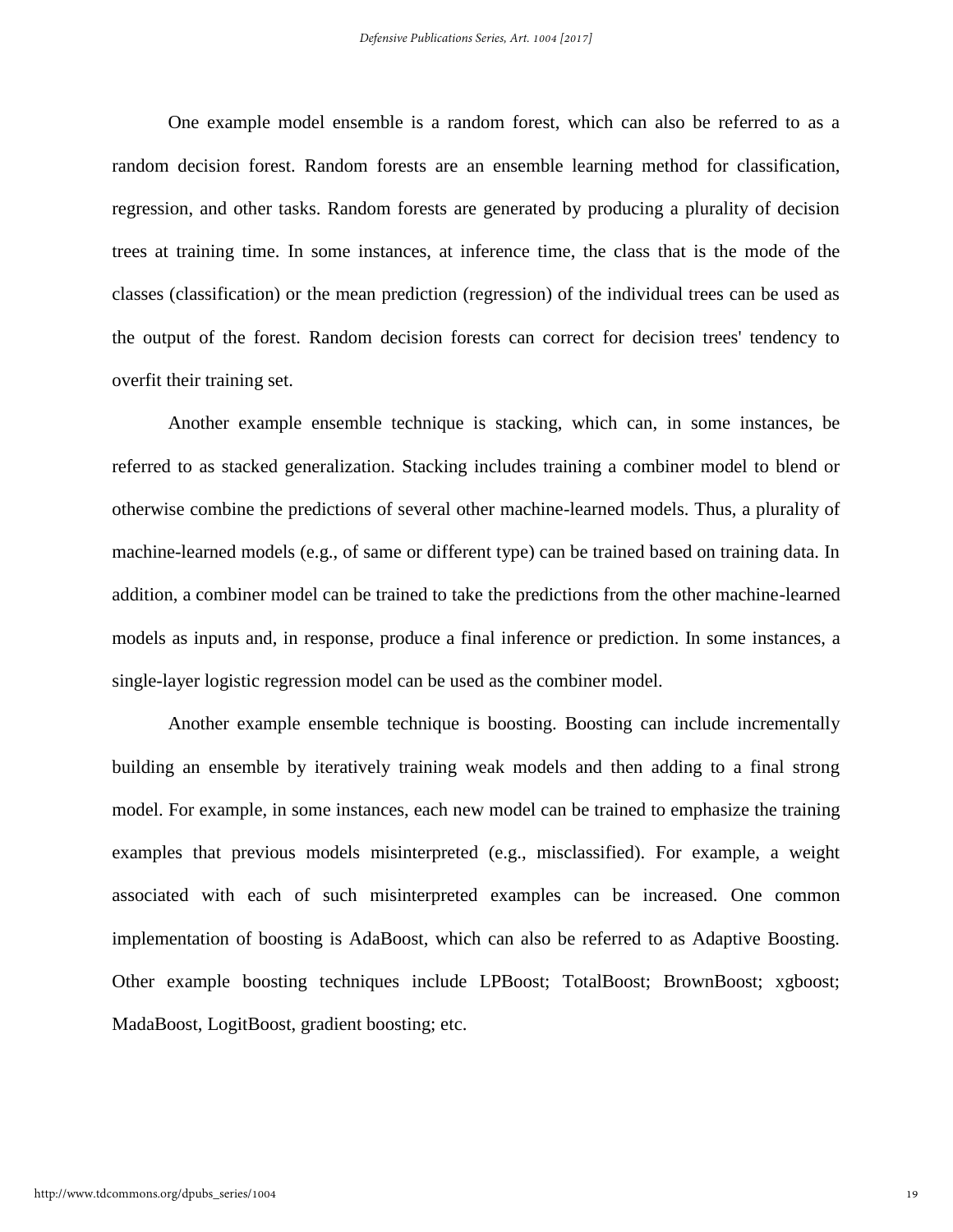Furthermore, any of the models described above (e.g., regression models and artificial neural networks) can be combined to form an ensemble. As an example, an ensemble can include a top level machine-learned model or a heuristic function to combine and/or weight the outputs of the models that form the ensemble.

In some implementations, multiple machine-learned models (e.g., that form an ensemble) can be linked and trained jointly (e.g., through backpropagation of errors sequentially through the model ensemble). However, in some implementations, only a subset (e.g., one) of the jointly trained models is used for inference.

In some implementations, the machine-learned model can be used to preprocess the input data for subsequent input into another model. For example, the machine-learned model can perform dimensionality reduction techniques and embeddings (e.g., matrix factorization, principal components analysis, singular value decomposition, word2vec/GLOVE, and/or related approaches); clustering; and even classification and regression for downstream consumption. Many of these techniques have been discussed above and will be further discussed below.

Referring again to Figure 1, and as discussed above, the machine-learned model can be trained or otherwise configured to receive the input data and, in response, provide the output data. The input data can include different types, forms, or variations of input data. As examples, in various implementations, the input data can include system data. For example, system data can include time data. The time data can be, for example, a timestamp associated with local time for the system. As another example, the time data can be a number of seconds that have passed since January  $1<sup>st</sup>$ , 1970 The system data can additionally or alternatively include battery level in a system powered by one or more batteries. For example, the battery level can correspond to a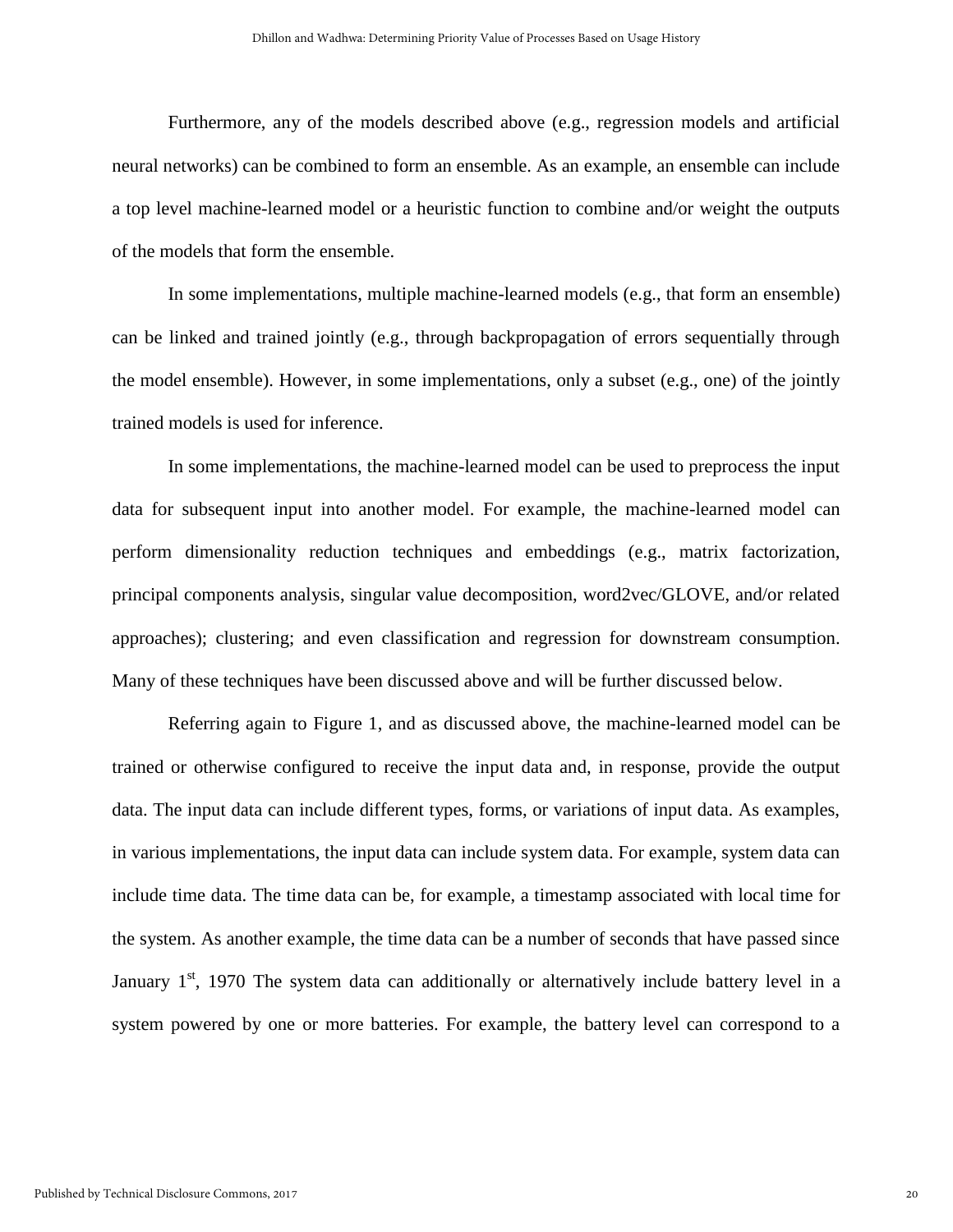state of charge of one or more batteries in the system, or be an average of the state of charge, or correspond to remaining run time of the system, or be some other metric of remaining power available to the system. The system data can additionally or alternatively include usage data. For example, the system data can include historical usage data of one or more applications from which one or processes were created. The system data can additionally or alternatively include context data. For example, context data can indicate contexts in which a system may be used. For example, if the system is a mobile phone, example contexts may include in-vehicle, running, jogging, working, in-pocket, or other contexts associated with typical mobile phone usage. The system data can additionally or alternatively include location data. For example, location data can be determined from a satellite positioning system (e.g. GPS, GLONASS), cell tower triangulation, connection information (e.g. Wi-Fi connection information), proximity detection, IP address lookup, or other positioning methods known in the art. The location data can correspond to coordinates (e.g. latitudinal and/or longitudinal coordinates), a road, city, state, province, district, country, ZIP code, etc. where the system is located. The system data can additionally or alternatively include system or device type. For example, system or device type can indicate whether the system is a server, laptop computer, desktop computer, mobile phone, tablet, personal digital assistant (PDA), pager, application-specific computer, or other type computing system. As another example, system or device type can correspond to a system-onchip type within a device such as a mobile phone or tablet. The system or device type may be used to determine the capability of the computing system (e.g. if the system or device type indicates the system is a mobile phone, the system likely has relatively limited computing capability). The system data can additionally or alternatively include CPU architecture data. For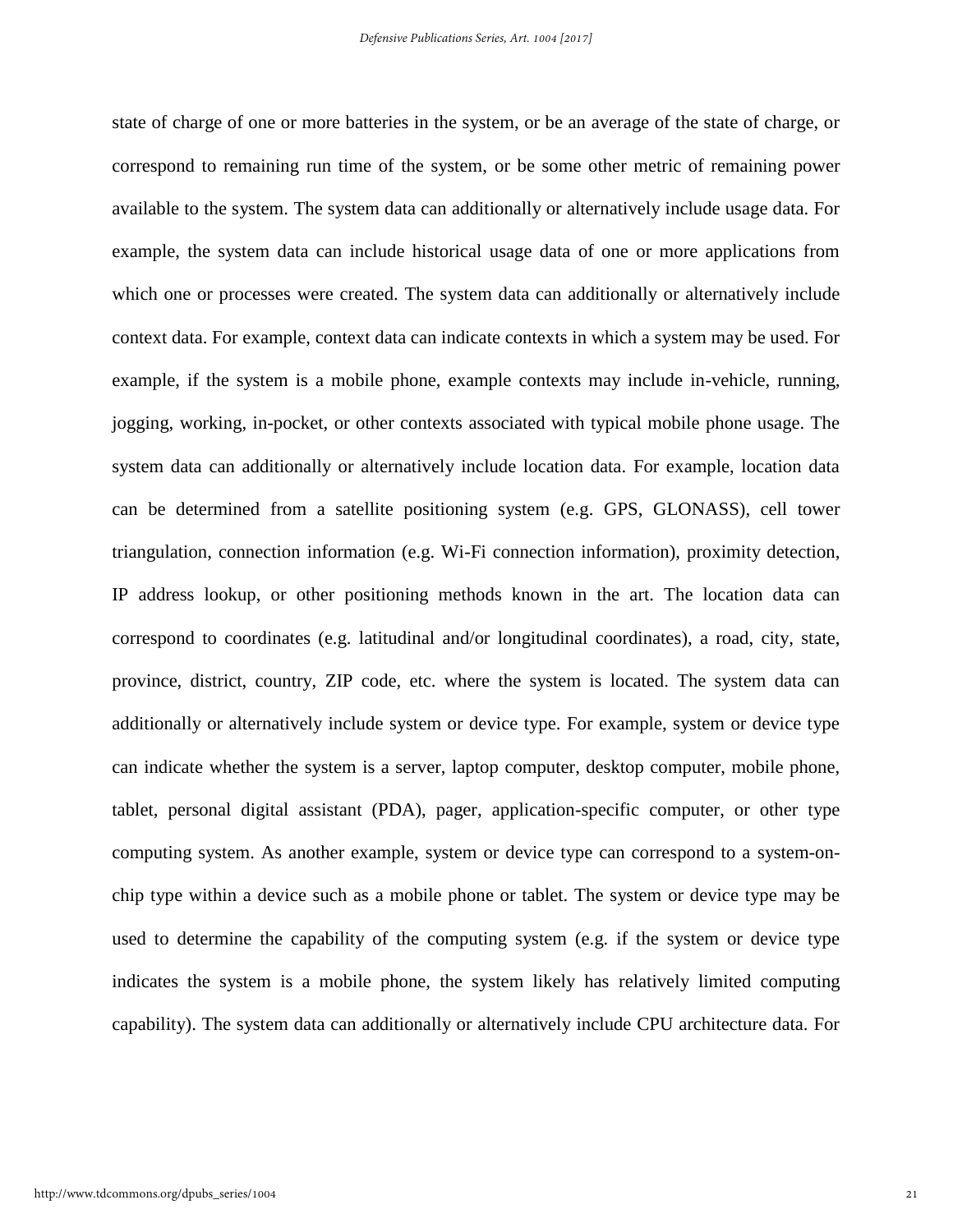example, the CPU architecture data can include information about the bit size of a word, number of operands, endianness, instruction sets (e.g. RISC, CISC, VLIW, etc.), type of memory, encoding, number of registers, number of cores, or other information about CPU architecture, or combination thereof.

Additionally or alternatively, the input data can include process data. For example, process data can include process-specific information such as the origin of the process and information about the origin of the process. For example, if the origin of the process is an application, the process data may include information such as the type of application (e.g. operating system, news application, navigation application, user interface application, essential application, non-essential application, etc.), size of application (e.g. amount of non-transient memory needed to store the application), memory usage of the application (e.g. amount of transient memory needed to run the application), or other application information. Additionally or alternatively, process data can include information such as the current priority value associated with the process, current maximum execution time allocated to the process, the process' position in a queue or tree, time the process was created, number of times the process has run, etc.

In some implementations, the machine-learned model can receive and use the input data in its raw form. In some implementations, the raw input data can be preprocessed. Thus, in addition or alternatively to the raw input data, the machine-learned model can receive and use the preprocessed input data.

In some implementations, preprocessing the input data can include extracting one or more additional features from the raw input data. For example, feature extraction techniques can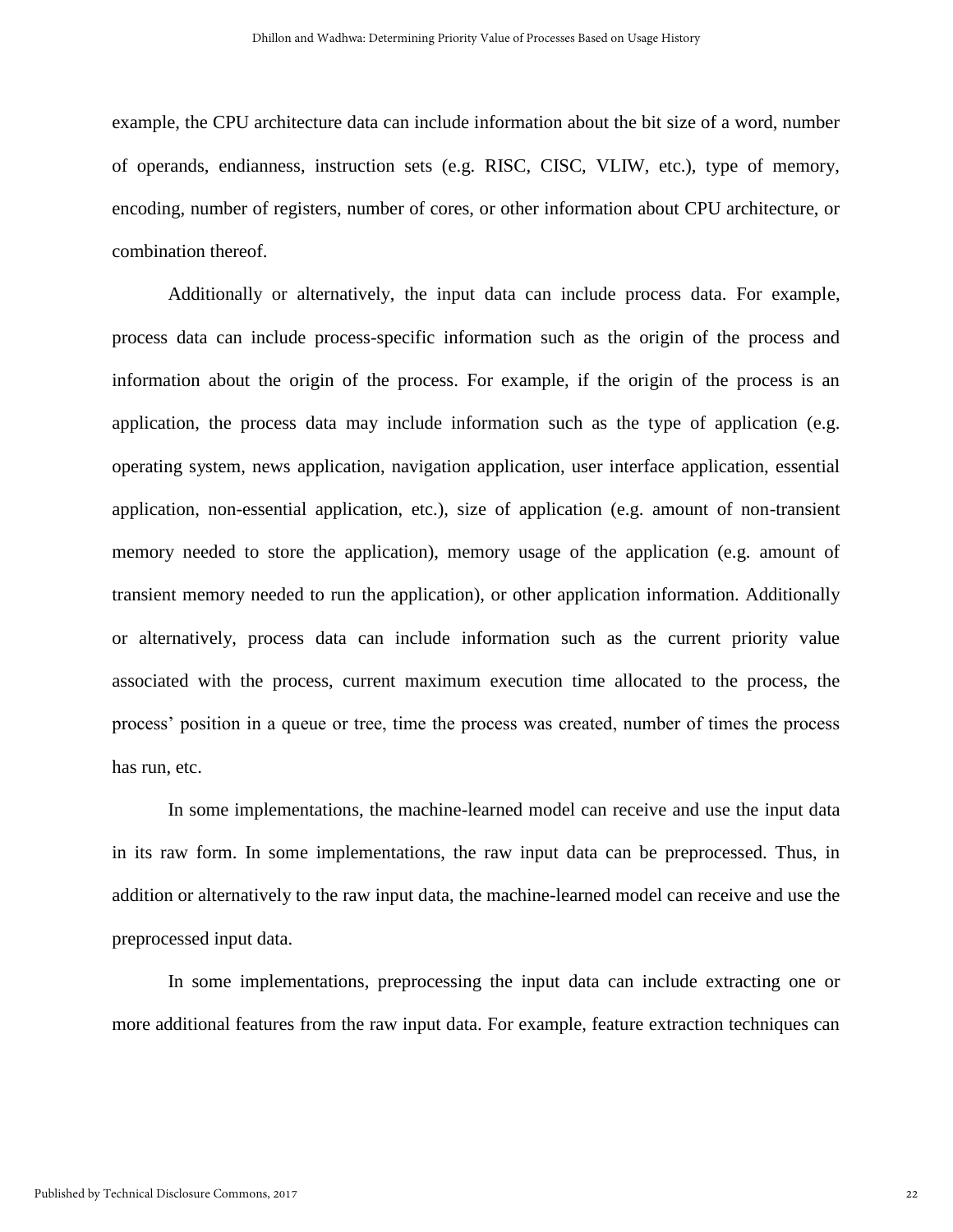be applied to the input data to generate one or more new, additional features. Example feature extraction techniques include edge detection; corner detection; blob detection; ridge detection; scale-invariant feature transform; motion detection; optical flow; Hough transform; etc.

In some implementations, the extracted features can include or be derived from transformations of the input data into other domains and/or dimensions. As an example, the extracted features can include or be derived from transformations of the input data into the frequency domain. For example, wavelet transformations and/or fast Fourier transforms can be performed on the input data to generate additional features.

In some implementations, the extracted features can include statistics calculated from the input data or certain portions or dimensions of the input data. Example statistics include the mode, mean, maximum, minimum, or other metrics of the input data or portions thereof.

In some implementations, as described above, the input data can be sequential in nature. In some instances, the sequential input data can be generated by sampling or otherwise segmenting a stream of input data. As one example, frames can be extracted from a video. In some implementations, sequential data can be made non-sequential through summarization.

As another example preprocessing technique, portions of the input data can be imputed. For example, additional synthetic input data can be generated through interpolation and/or extrapolation.

As another example preprocessing technique, some or all of the input data can be scaled, standardized, normalized, generalized, and/or regularized. Example regularization techniques include ridge regression; least absolute shrinkage and selection operator (LASSO); elastic net; least-angle regression; cross-validation; L1 regularization; L2 regularization; etc. As one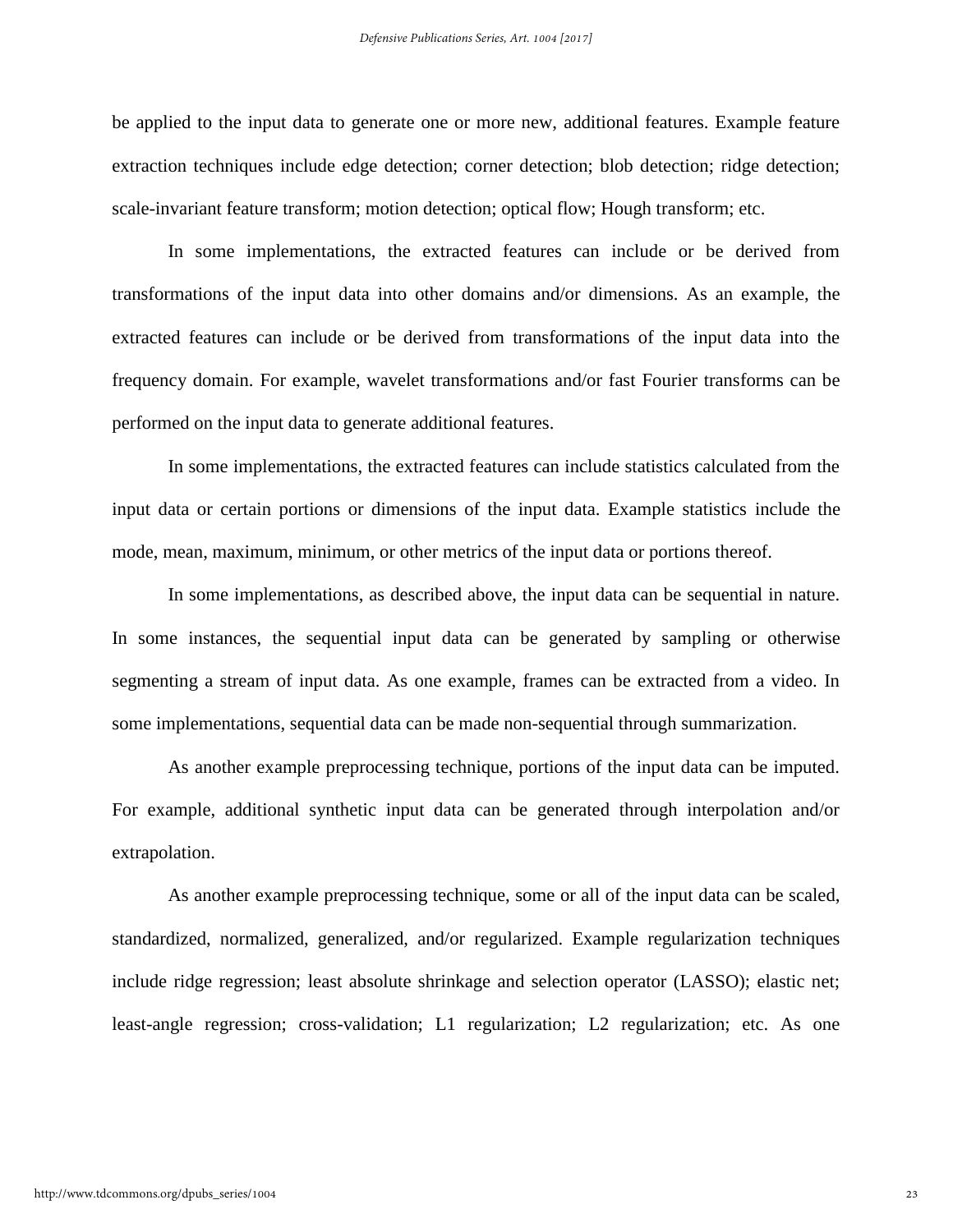example, some or all of the input data can be normalized by subtracting the mean across a given dimension's feature values from each individual feature value and then dividing by the standard deviation or other metric.

As another example preprocessing technique, some or all or the input data can be quantized or discretized. As yet another example, qualitative features or variables included in the input data can be converted to quantitative features or variables. For example, one hot encoding can be performed.

In some implementations, dimensionality reduction techniques can be applied to the input data prior to input into the machine-learned model. Several examples of dimensionality reduction techniques are provided above, including, for example, principal component analysis; kernel principal component analysis; graph-based kernel principal component analysis; principal component regression; partial least squares regression; Sammon mapping; multidimensional scaling; projection pursuit; linear discriminant analysis; mixture discriminant analysis; quadratic discriminant analysis; generalized discriminant analysis; flexible discriminant analysis; autoencoding; etc.

In some implementations, during training, the input data can be intentionally deformed in any number of ways to increase model robustness, generalization, or other qualities. Example techniques to deform the input data include adding noise; changing color, shade, or hue; magnification; segmentation; amplification; etc.

Referring again to Figure 1, in response to receipt of the input data, the machine-learned model can provide the output data. The output data can include different types, forms, or variations of output data. As examples, in various implementations, the output data can include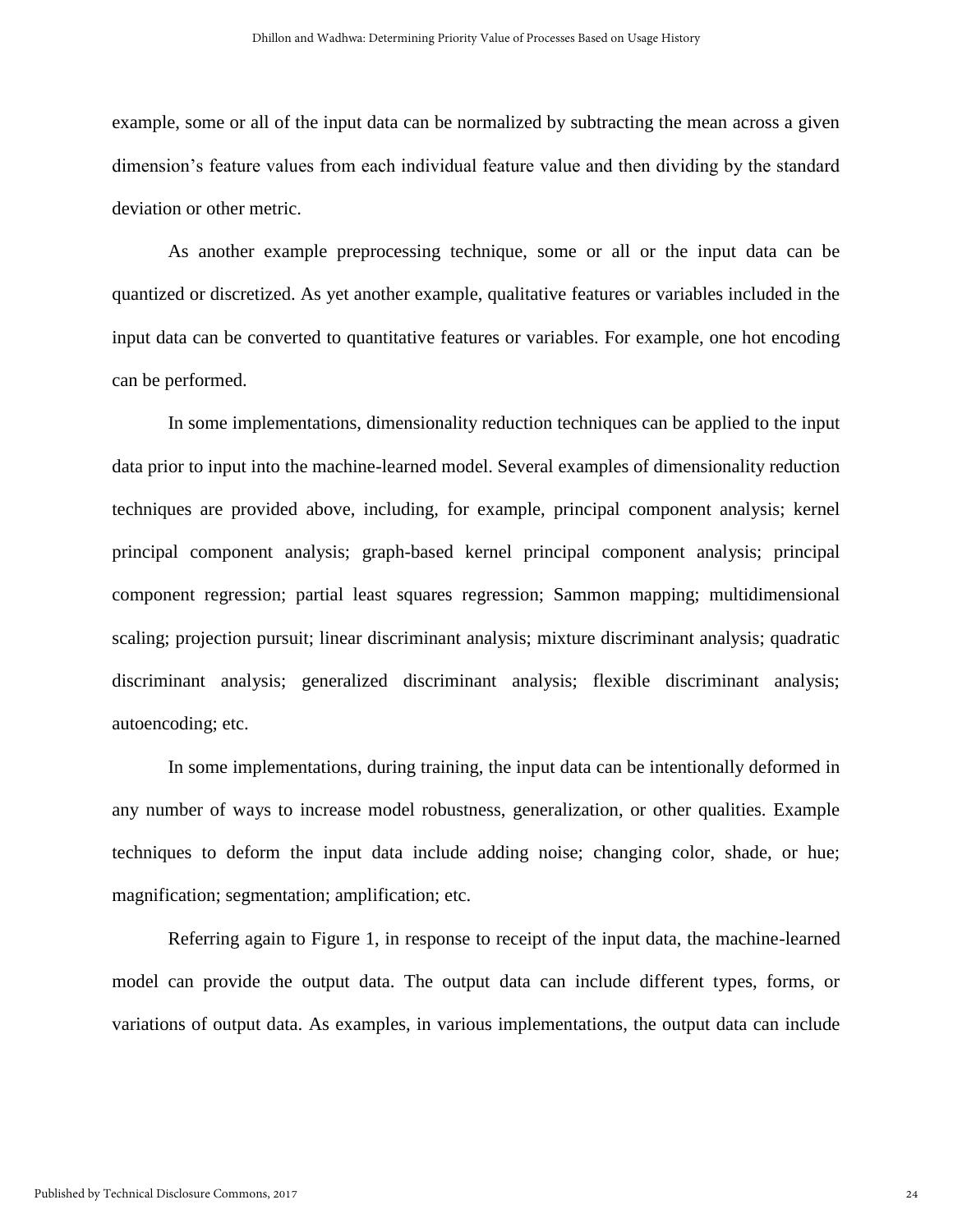an optimal priority value for a process. For example, the machine-learned model can predict an optimal priority value based at least in part on time, such as time of day, day of week, date, etc. As an example, the machine-learned model may predict that process associated some applications (e.g. a news application, weather application, etc.) should be given higher priority than process associated with some other applications (e.g. a dinner ordering application) during a certain time of day (e.g. in the morning). Additionally or alternatively, the machine-learned model can predict an optimal priority value based at least in part on battery level. For example, the machine-learned model may assign processes associated with some applications such as nonessential applications low priority values when the battery level is low. As another example, for processes associated with applications that use a relatively high amount of power, the machinelearned model may assign a relatively lower priority value while the battery is disconnected from a battery charger than the machine-learned model would assign while the battery is connected to the charger. Additionally or alternatively, the machine-learned model can predict an optimal priority value based at least in part on usage data. For example, the machine-learned model may predict a low priority value for processes associated with infrequently used applications. Additionally or alternatively, the machine-learned model can predict an optimal priority value based at least in part on context data. For example, the machine-learned model may assign high priority values to processes associated with applications such as a navigation application when the context data indicates that the system is in an in-vehicle context. As another example, the machine-learned model may assign low priority values to processes associated with applications such as a navigation application when the context data indicates that the system is in an in-home context. Additionally or alternatively, the machine-learned model can predict an optimal priority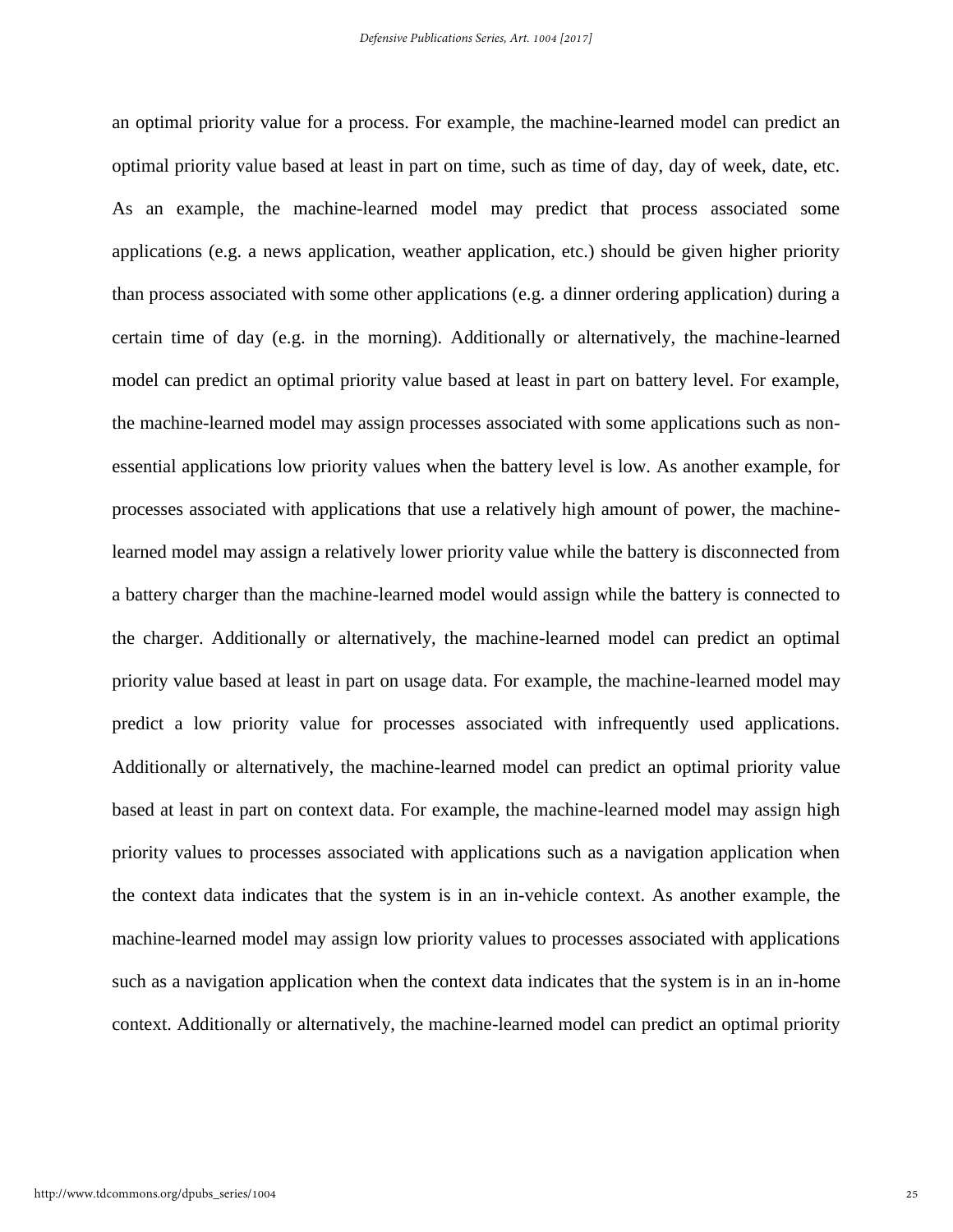value based at least in part on location data. For example, if location data indicates the system is located in a city, the machine-learned model may predict a high priority score for processes associated with an application comprising bus schedules. As another example, if location data indicates the system is located in a forest (e.g. the user of the system is likely camping) the machine-learned model may predict a high priority value for processes associated with a camping application. Additionally or alternatively, the machine-learned model can predict an optimal priority value based at least in part on system or device type data. For example, if the system or device type data indicates the device is a weaker device, the machine-learned model may assign low priority scores to some processes (e.g. non-essential processes). Additionally or alternatively, the machine-learned model can predict an optimal priority value based on CPU architecture data. For example, in a multi-core CPU, processes can be classified for specific CPU cores.

Furthermore, in some embodiments the machine-learned model can predict an optimal priority value score based at least in part on heuristics determined from crowd-sourced performance data. The crowd-sourced data can be sourced from a plurality of devices or systems. For instance, the plurality of devices or systems may be near-identical or identical to the computing system. For example, if an application is installed on a large plurality of devices (e.g. millions of devices), the application may fit a performance profile. The machine-learned model may predict a priority score for processes associated with the application on a device of the same make and/or model as some or all the large plurality of devices or a device with a different make and/or model than some or all of the large plurality of devices based at least in part on the performance profile.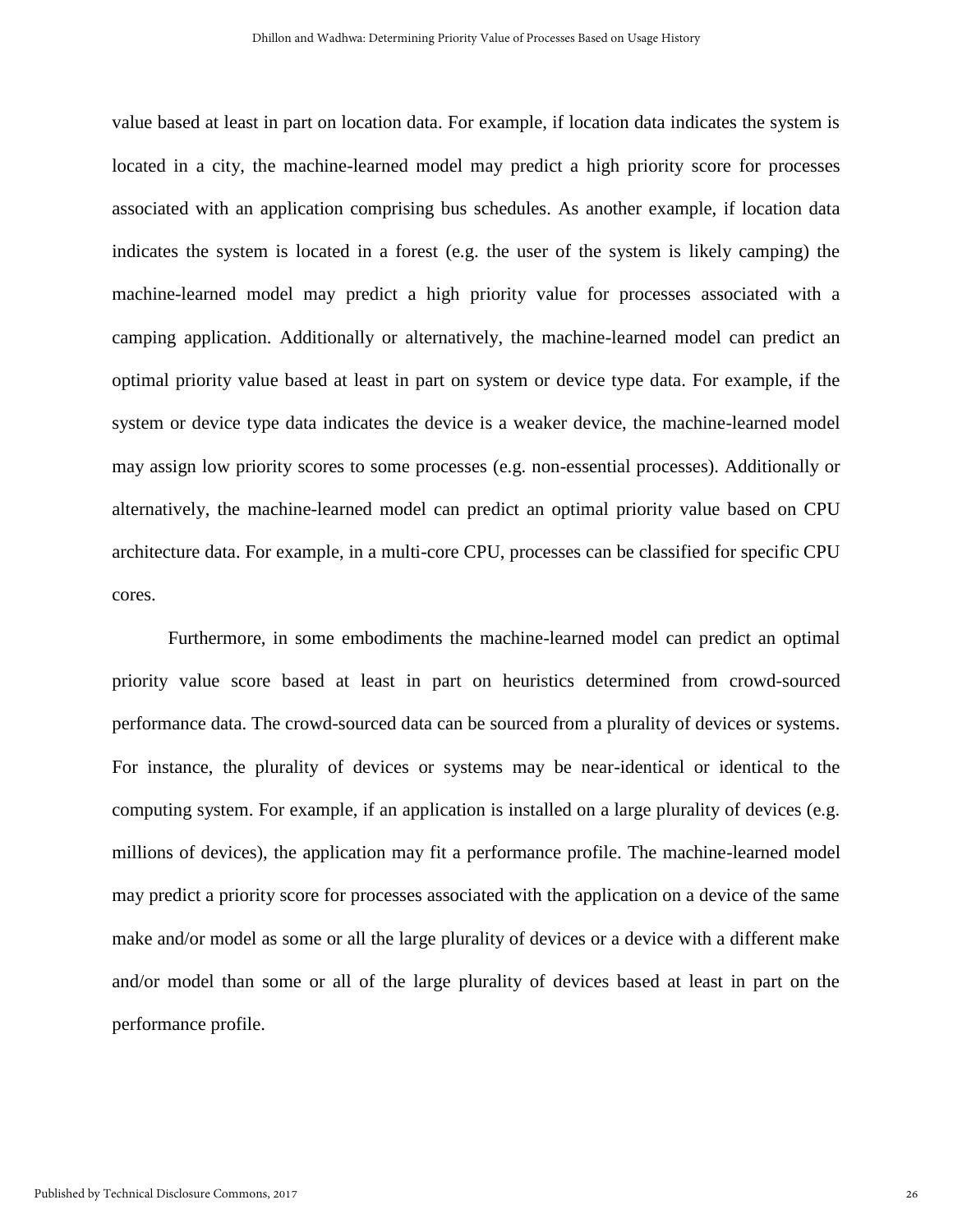As discussed above, in some implementations, the output data can include various types of classification data (e.g., binary classification, multiclass classification, single label, multilabel, discrete classification, regressive classification, probabilistic classification, etc.) or can include various types of regressive data (e.g., linear regression, polynomial regression, nonlinear regression, simple regression, multiple regression, etc.). In other instances, the output data can include clustering data, anomaly detection data, recommendation data, or any of the other forms of output data discussed above.

In some implementations, the output data can influence downstream processes or decision making. As one example, in some implementations, the output data can be interpreted and/or acted upon by a rules-based regulator.

Thus, the present disclosure provides systems and methods that include or otherwise leverage one or more machine-learned models to predict an optimal priority value for a process based on system data and/or process data. Any of the different types or forms of input data described above can be combined with any of the different types or forms of machine-learned models described above to provide any of the different types or forms of output data described above.

The systems and methods of the present disclosure can be implemented by or otherwise executed on one or more computing devices. Example computing devices include user computing devices (e.g., laptops, desktops, and mobile computing devices such as tablets, smartphones, wearable computing devices, etc.); embedded computing devices (e.g., devices embedded within a vehicle, camera, image sensor, industrial machine, satellite, gaming console or controller, or home appliance such as a refrigerator, thermostat, energy meter, home energy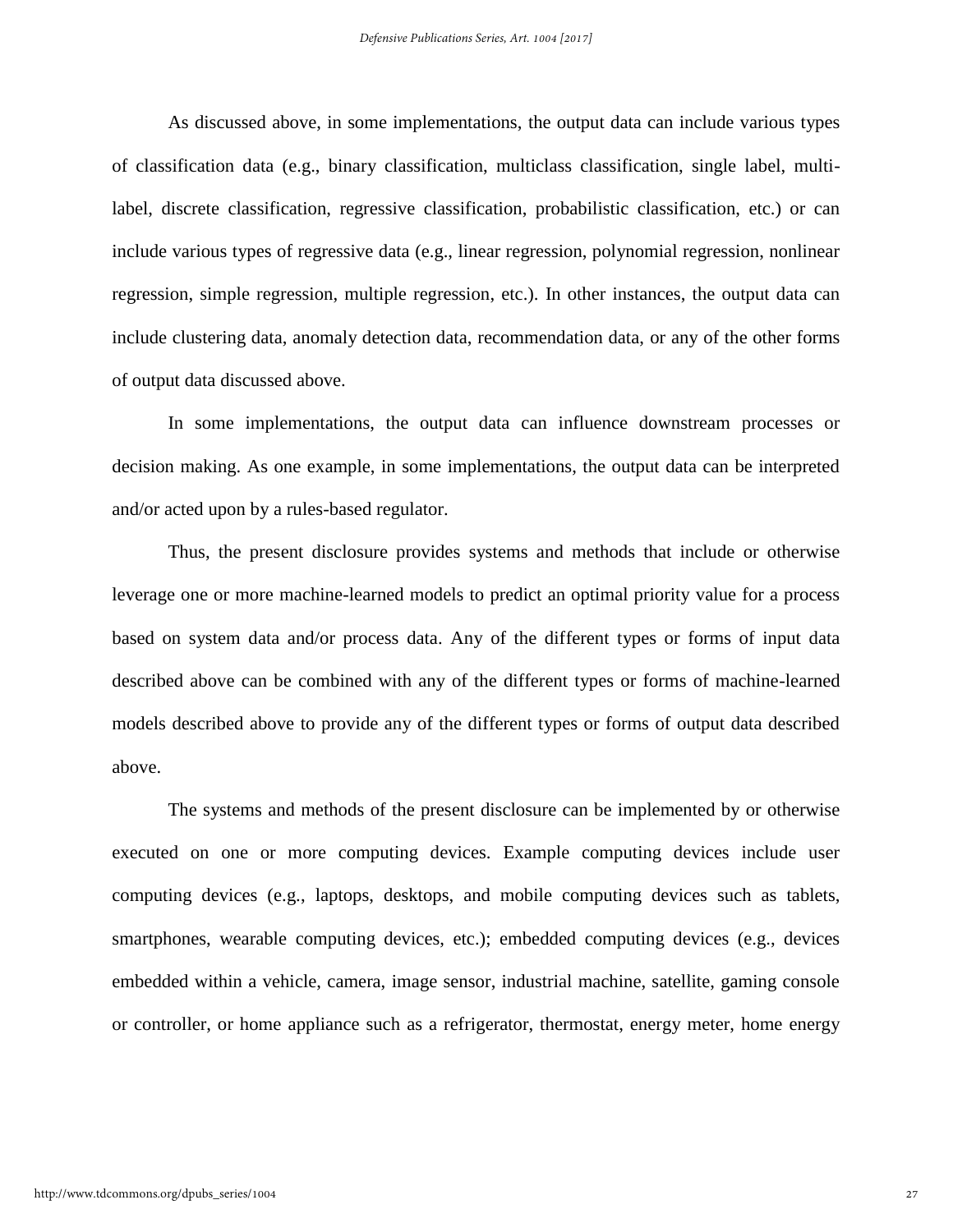manager, smart home assistant, etc.); server computing devices (e.g., database servers, parameter servers, file servers, mail servers, print servers, web servers, game servers, application servers, etc.); dedicated, specialized model processing or training devices; virtual computing devices; other computing devices or computing infrastructure; or combinations thereof.

Thus, in some implementations, the machine-learned model can be stored at and/or implemented locally by an embedded device or a user computing device such as a mobile device. Output data obtained through local implementation of the machine-learned model at the embedded device or the user computing device can be used to improve performance of the embedded device or the user computing device (e.g., an application implemented by the embedded device or the user computing device). As one example, Figure 2 illustrates a block diagram of an example computing device that stores and implements a machine-learned model locally.

In other implementations, the machine-learned model can be stored at and/or implemented by a server computing device. In some instances, output data obtained through implementation of the machine-learned model at the server computing device can be used to improve other server tasks or can be used by other non-user devices to improve services performed by or for such other non-user devices. For example, the output data can improve other downstream processes performed by the server computing device for a user computing device or embedded computing device. In other instances, output data obtained through implementation of the machine-learned model at the server computing device can be sent to and used by a user computing device, an embedded computing device, or some other client device. For example, the server computing device can be said to perform machine learning as a service. As one example,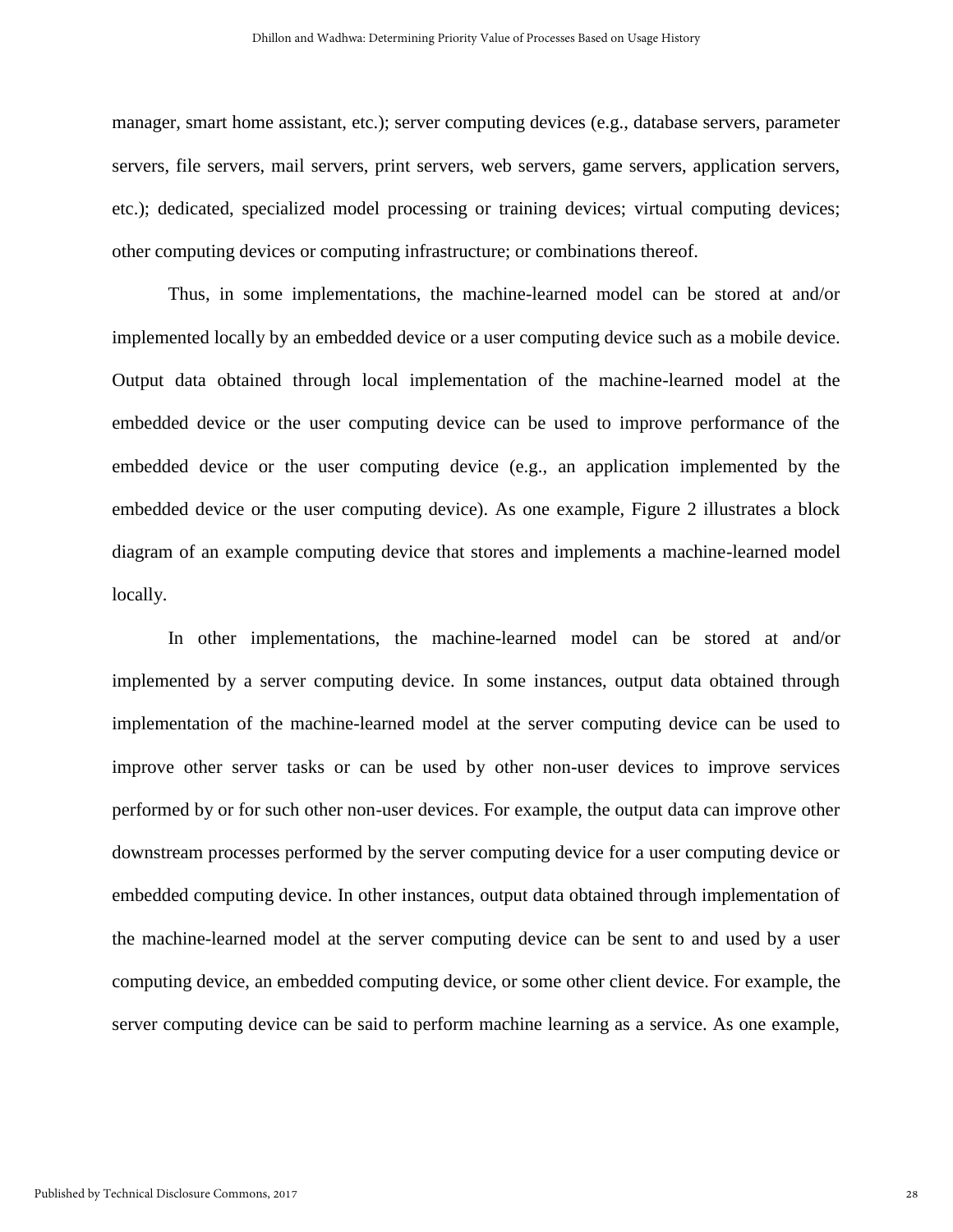Figure 3 illustrates a block diagram of an example client computing device that can communicate over a network with an example server computing system that includes a machine-learned model.

In yet other implementations, different respective portions of the machine-learned model can be stored at and/or implemented by some combination of a user computing device; an embedded computing device; a server computing device; etc.

Computing devices can perform graph processing techniques or other machine learning techniques using one or more machine learning platforms, frameworks, and/or libraries, such as, for example, TensorFlow, Caffe/Caffe2, Theano, Torch/PyTorch, MXnet, CNTK, etc.

Computing devices can be distributed at different physical locations and connected via one or more networks. Distributed computing devices can operate according to sequential computing architectures, parallel computing architectures, or combinations thereof. In one example, distributed computing devices can be controlled or guided through use of a parameter server.

In some implementations, multiple instances of the machine-learned model can be parallelized to provide increased processing throughput. For example, the multiple instances of the machine-learned model can be parallelized on a single processing device or computing device or parallelized across multiple processing devices or computing devices.

Each computing device that implements the machine-learned model or other aspects of the present disclosure can include a number of hardware components that enable performance of the techniques described herein. For example, each computing device can include one or more memory devices that store some or all of the machine-learned model. For example, the machine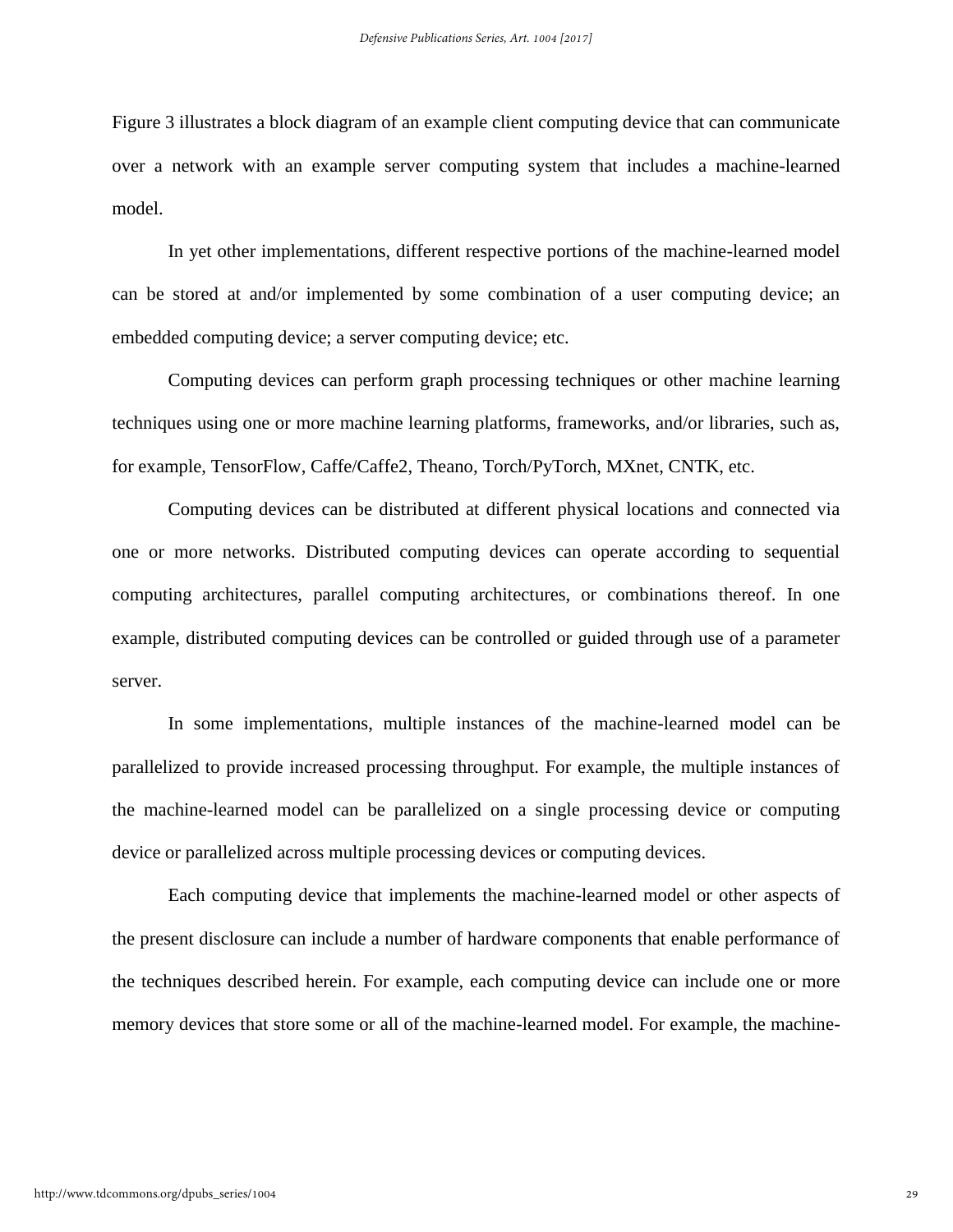learned model can be a structured numerical representation that is stored in memory. The one or more memory devices can also include instructions for implementing the machine-learned model or performing other operations. Example memory devices include RAM, ROM, EEPROM, EPROM, flash memory devices, magnetic disks, etc., and combinations thereof.

Each computing device can also include one or more processing devices that implement some or all of the machine-learned model and/or perform other related operations. Example processing devices include one or more of: a central processing unit (CPU); a visual processing unit (VPU); a graphics processing unit (GPU); a tensor processing unit (TPU); a neural processing unit (NPU); a neural processing engine; a core of a CPU, VPU, GPU, TPU, NPU or other processing device; an application specific integrated circuit (ASIC); a field programmable gate array (FPGA); a co-processor; a controller; or combinations of the processing devices described above. Processing devices can be embedded within other hardware components such as, for example, an image sensor, accelerometer, etc.

Hardware components (e.g., memory devices and/or processing devices) can be spread across multiple physically distributed computing devices and/or virtually distributed computing systems.

In some implementations, the machine-learned models described herein can be trained at a training computing system and then provided for storage and/or implementation at one or more computing devices, as described above. For example, a model trainer can be located at the training computing system. The training computing system can be included in or separate from the one or more computing devices that implement the machine-learned model. As one example,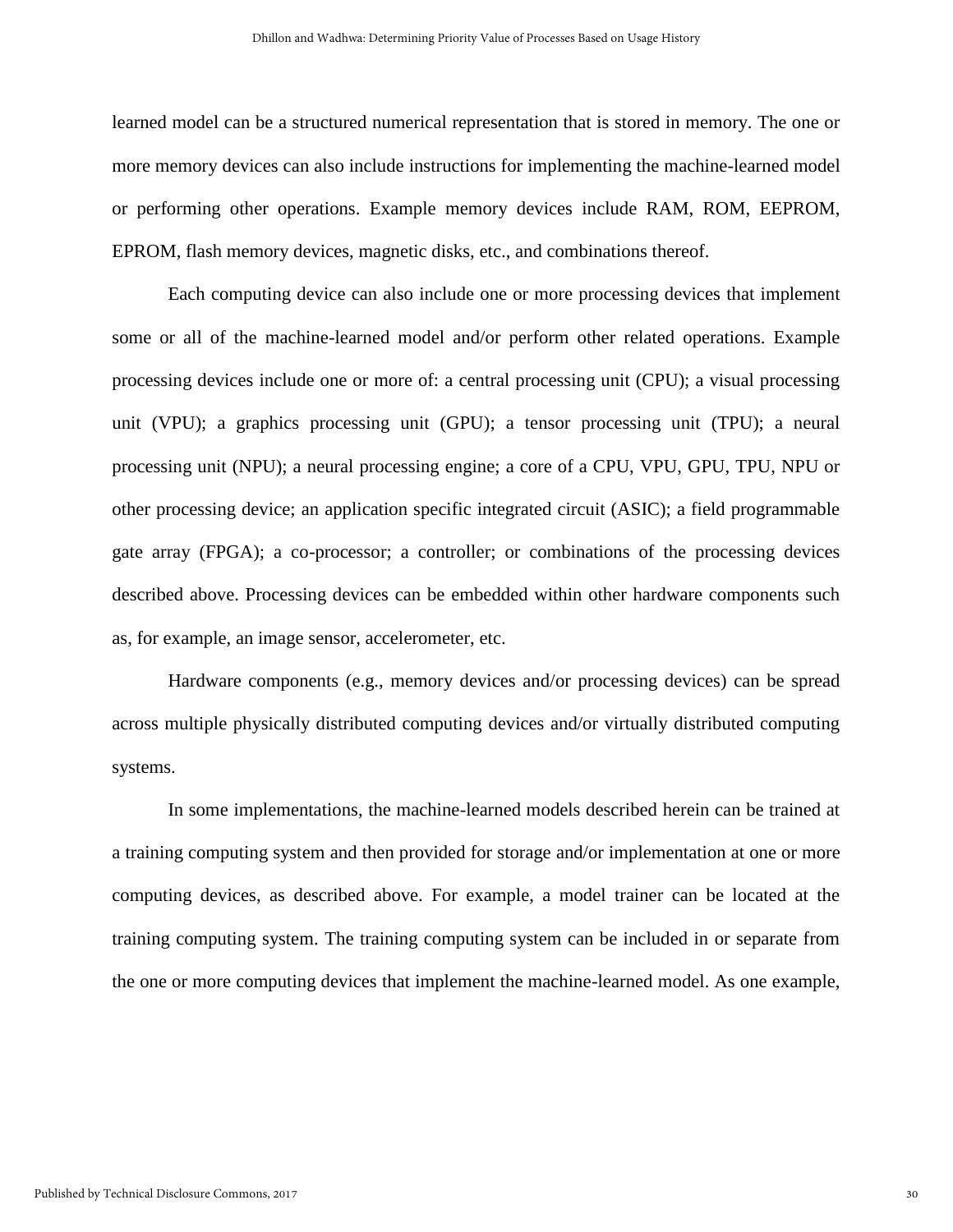Figure 4 illustrates a block diagram of an example computing device in communication with an example training computing system that includes a model trainer.

In some implementations, the model can be trained in an offline fashion or an online fashion. In offline training (also known as batch learning), a model is trained on the entirety of a static set of training data. In online learning, the model is continuously trained (or re-trained) as new training data becomes available (e.g., while the model is used to perform inference).

In some implementations, the model trainer can perform centralized training of the machine-learned models (e.g., based on a centrally stored dataset). In other implementations, decentralized training techniques such as distributed training, federated learning, or the like can be used to train, update, or personalize the machine-learned models.

The machine-learned models described herein can be trained according to one or more of various different training types or techniques. For example, in some implementations, the machine-learned models can be trained using supervised learning, in which the machine-learned model is trained on a training dataset that includes instances or examples that have labels. The labels can be manually applied by experts, generated through crowd-sourcing, or provided by other techniques (e.g., by physics-based or complex mathematical models). In some implementations, if the user has provided consent, the training examples can be provided by the user computing device. In some implementations, this process can be referred to as personalizing the model.

As one example, Figure 5 illustrates a block diagram of an example training process in which a machine-learned model is trained on training data that includes example input data that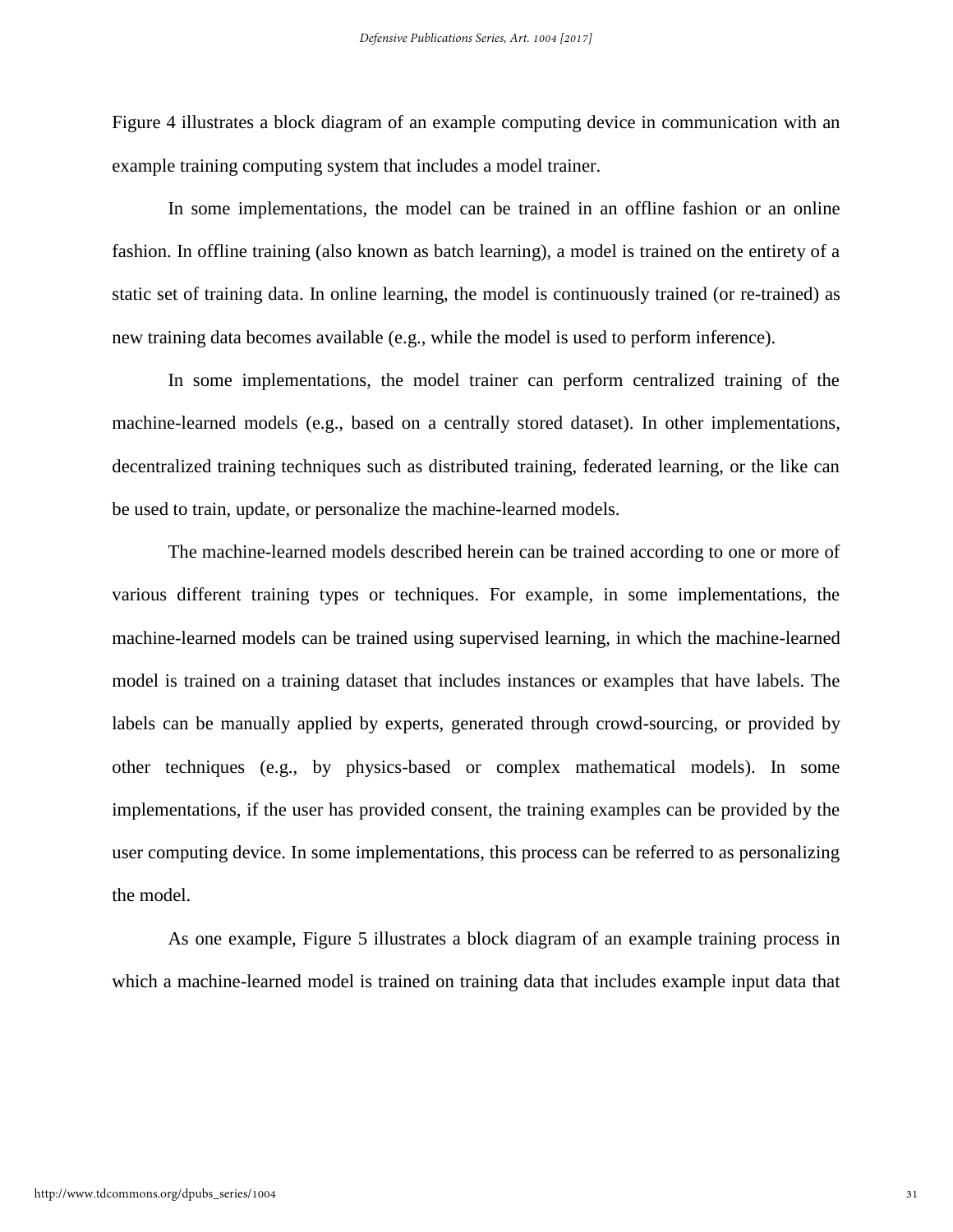has labels. Training processes other than the example process depicted in Figure 5 can be used as well.

In some implementations, training data can include examples of the input data that have been assigned labels that correspond to the output data. For example, training data can include example system data and/or process data that has been assigned labels corresponding to a known priority value, or a known effect on priority value (e.g. "decreases priority value" or "increases priority value").

In some implementations, the machine-learned model can be trained by optimizing an objective function. For example, in some implementations, the objective function can be or include a loss function that compares (e.g., determines a difference between) output data generated by the model from the training data and labels (e.g., ground-truth labels) associated with the training data. For example, the loss function can evaluate a sum or mean of squared differences between the output data and the labels. As another example, the objective function can be or include a cost function that describes a cost of a certain outcome or output data. Other objective functions can include margin-based techniques such as, for example, triplet loss or maximum-margin training.

One or more of various optimization techniques can be performed to optimize the objective function. For example, the optimization technique(s) can minimize or maximize the objective function. Example optimization techniques include Hessian-based techniques and gradient-based techniques, such as, for example, coordinate descent; gradient descent (e.g., stochastic gradient descent); subgradient methods; etc. Other optimization techniques include black box optimization techniques and heuristics.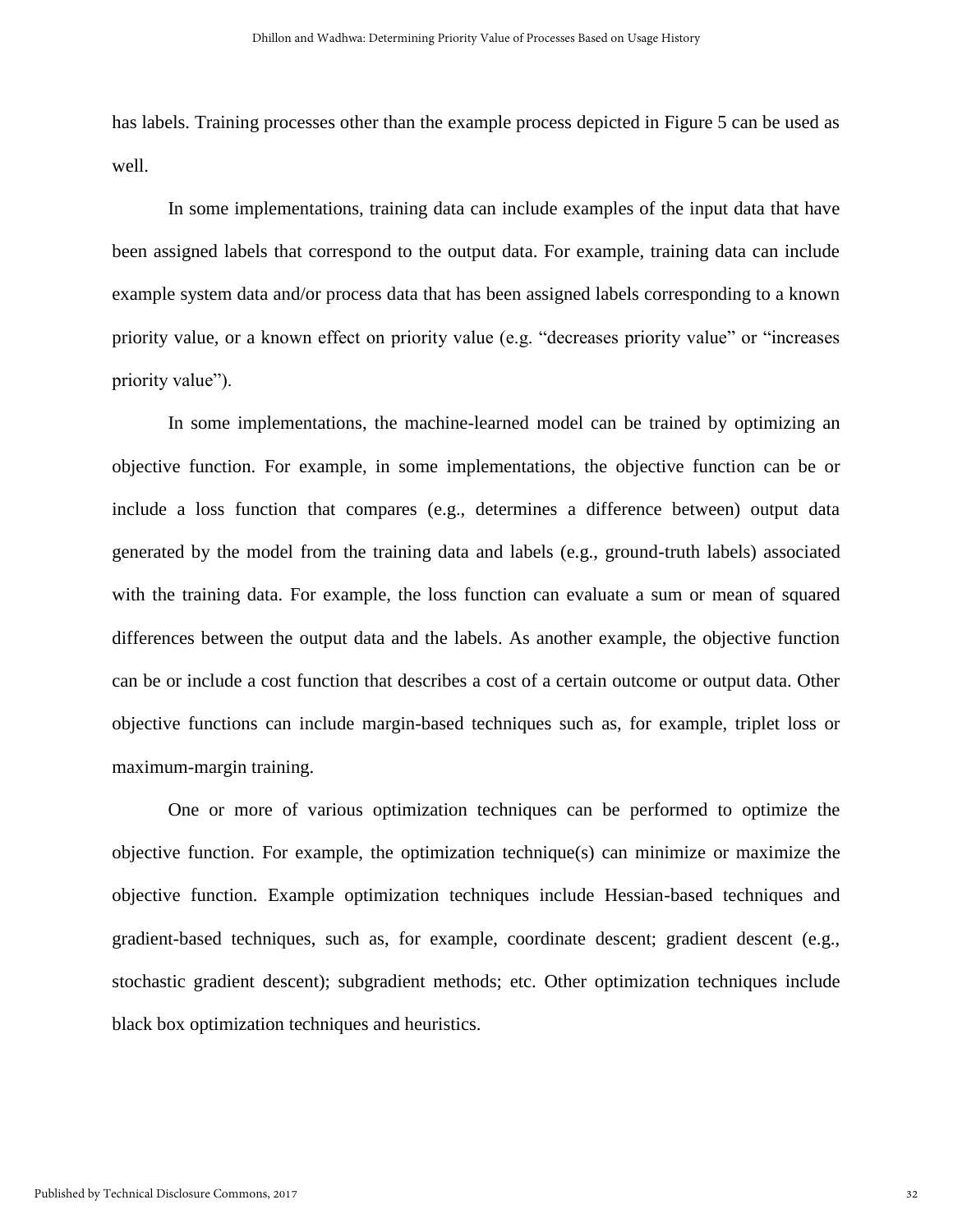In some implementations, backward propagation of errors can be used in conjunction with an optimization technique (e.g., gradient based techniques) to train a model (e.g., a multilayer model such as an artificial neural network). For example, an iterative cycle of propagation and model parameter (e.g., weights) update can be performed to train the model. Example backpropagation techniques include truncated backpropagation through time, Levenberg-Marquardt backpropagation, etc.

In some implementations, the machine-learned models described herein can be trained using unsupervised learning techniques. Unsupervised learning can include inferring a function to describe hidden structure from unlabeled data. For example, a classification or categorization may not be included in the data. Unsupervised learning techniques can be used to produce machine-learned models capable of performing clustering, anomaly detection, learning latent variable models, or other tasks.

In some implementations, the machine-learned models described herein can be trained using semi-supervised techniques which combine aspects of supervised learning and unsupervised learning.

In some implementations, the machine-learned models described herein can be trained or otherwise generated through evolutionary techniques or genetic algorithms.

In some implementations, the machine-learned models described herein can be trained using reinforcement learning. In reinforcement learning, an agent (e.g., model) can take actions in an environment and learn to maximize rewards and/or minimize penalties that result from such actions. Reinforcement learning can differ from the supervised learning problem in that correct input/output pairs are not presented, nor sub-optimal actions explicitly corrected.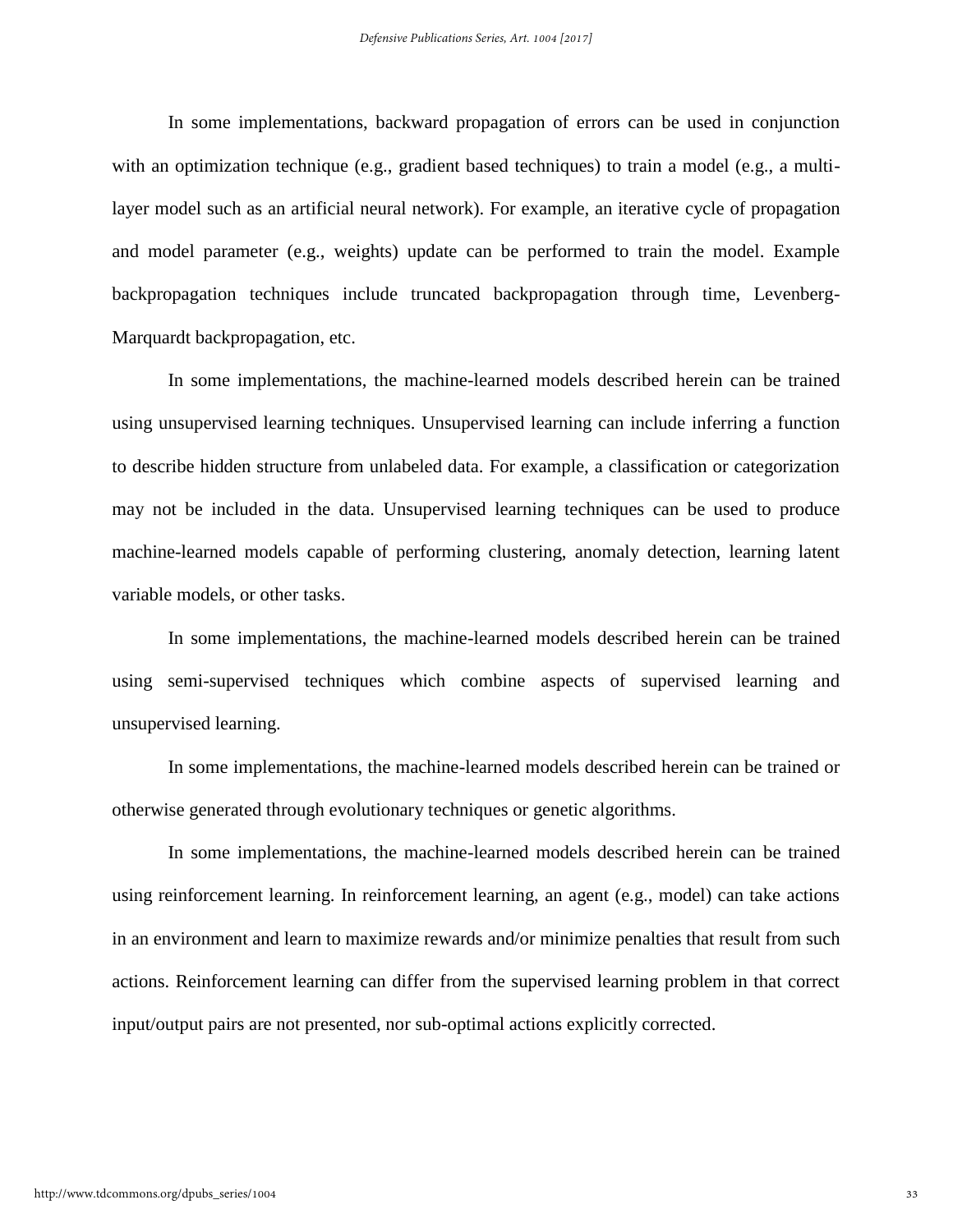In some implementations, one or more generalization techniques can be performed during training to improve the generalization of the machine-learned model. Generalization techniques can help reduce overfitting of the machine-learned model to the training data. Example generalization techniques include dropout techniques; weight decay techniques; batch normalization; early stopping; subset selection; stepwise selection; etc.

In some implementations, the machine-learned models described herein can include or otherwise be impacted by a number of hyperparameters, such as, for example, learning rate, number of layers, number of nodes in each layer, number of leaves in a tree, number of clusters; etc. Hyperparameters can affect model performance. Hyperparameters can be hand selected or can be automatically selected through application of techniques such as, for example, grid search; black box optimization techniques (e.g., Bayesian optimization, random search, etc.); gradient-based optimization; etc. Example techniques and/or tools for performing automatic hyperparameter optimization include Hyperopt; Auto-WEKA; Spearmint; Metric Optimization Engine (MOE); etc.

In some implementations, various techniques can be used to optimize and/or adapt the learning rate when the model is trained. Example techniques and/or tools for performing learning rate optimization or adaptation include Adagrad; Adaptive Moment Estimation (ADAM); Adadelta; RMSprop; etc.

In some implementations, transfer learning techniques can be used to provide an initial model from which to begin training of the machine-learned models described herein.

In some implementations, the machine-learned models described herein can be included in different portions of computer-readable code on a computing device. In one example, the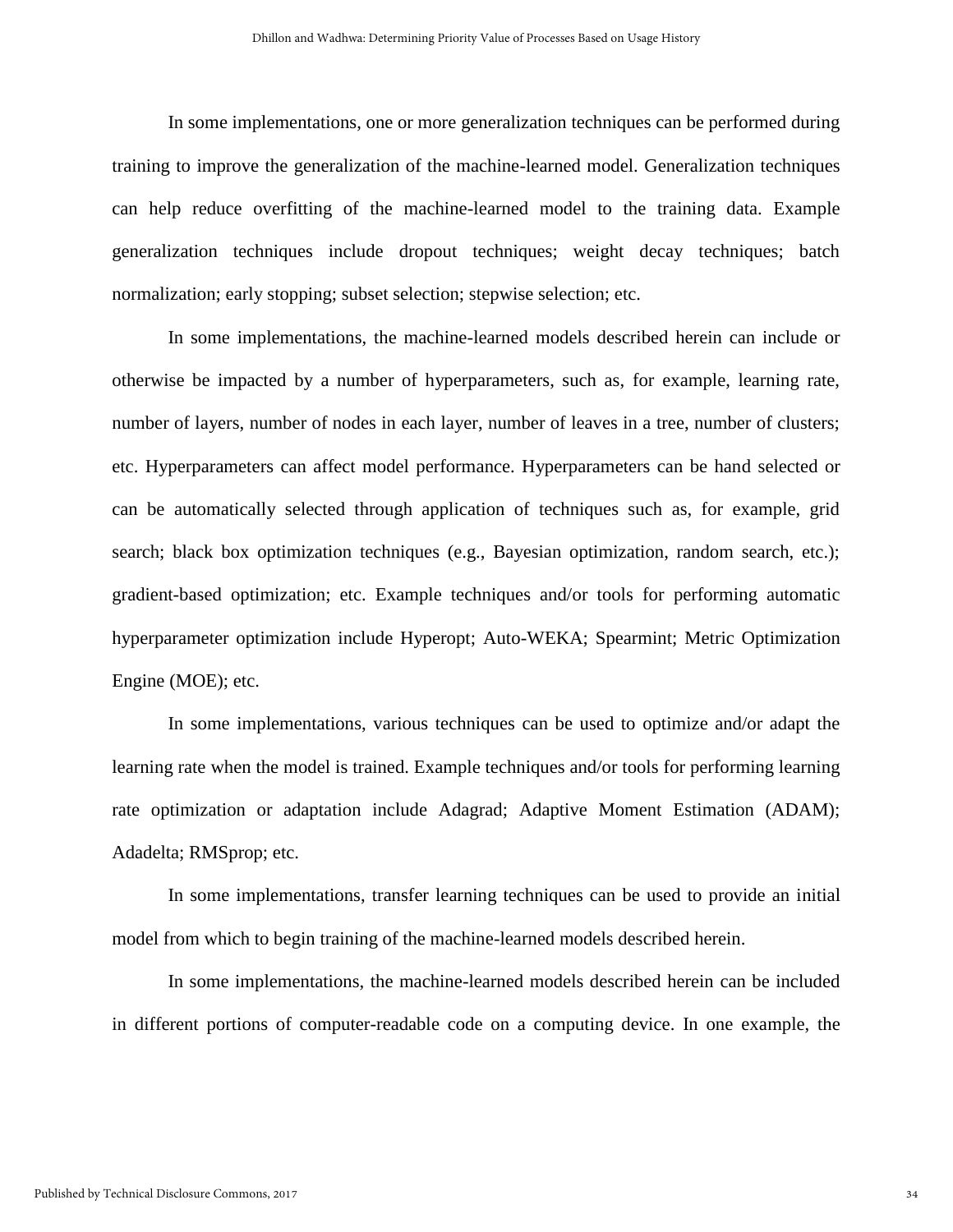machine-learned model can be included in a particular application or program and used (e.g., exclusively) by such particular application or program. Thus, in one example, a computing device can include a number of applications and one or more of such applications can contain its own respective machine learning library and machine-learned model(s).

In another example, the machine-learned models described herein can be included in an operating system of a computing device (e.g., in a central intelligence layer of an operating system) and can be called or otherwise used by one or more applications that interact with the operating system. In some implementations, each application can communicate with the central intelligence layer (and model(s) stored therein) using an application programming interface (API) (e.g., a common, public API across all applications).

In some implementations, the central intelligence layer can communicate with a central device data layer. The central device data layer can be a centralized repository of data for the computing device. The central device data layer can communicate with a number of other components of the computing device, such as, for example, one or more sensors, a context manager, a device state component, and/or additional components. In some implementations, the central device data layer can communicate with each device component using an API (e.g., a private API).

The technology discussed herein makes reference to servers, databases, software applications, and other computer-based systems, as well as actions taken and information sent to and from such systems. The inherent flexibility of computer-based systems allows for a great variety of possible configurations, combinations, and divisions of tasks and functionality between and among components. For instance, processes discussed herein can be implemented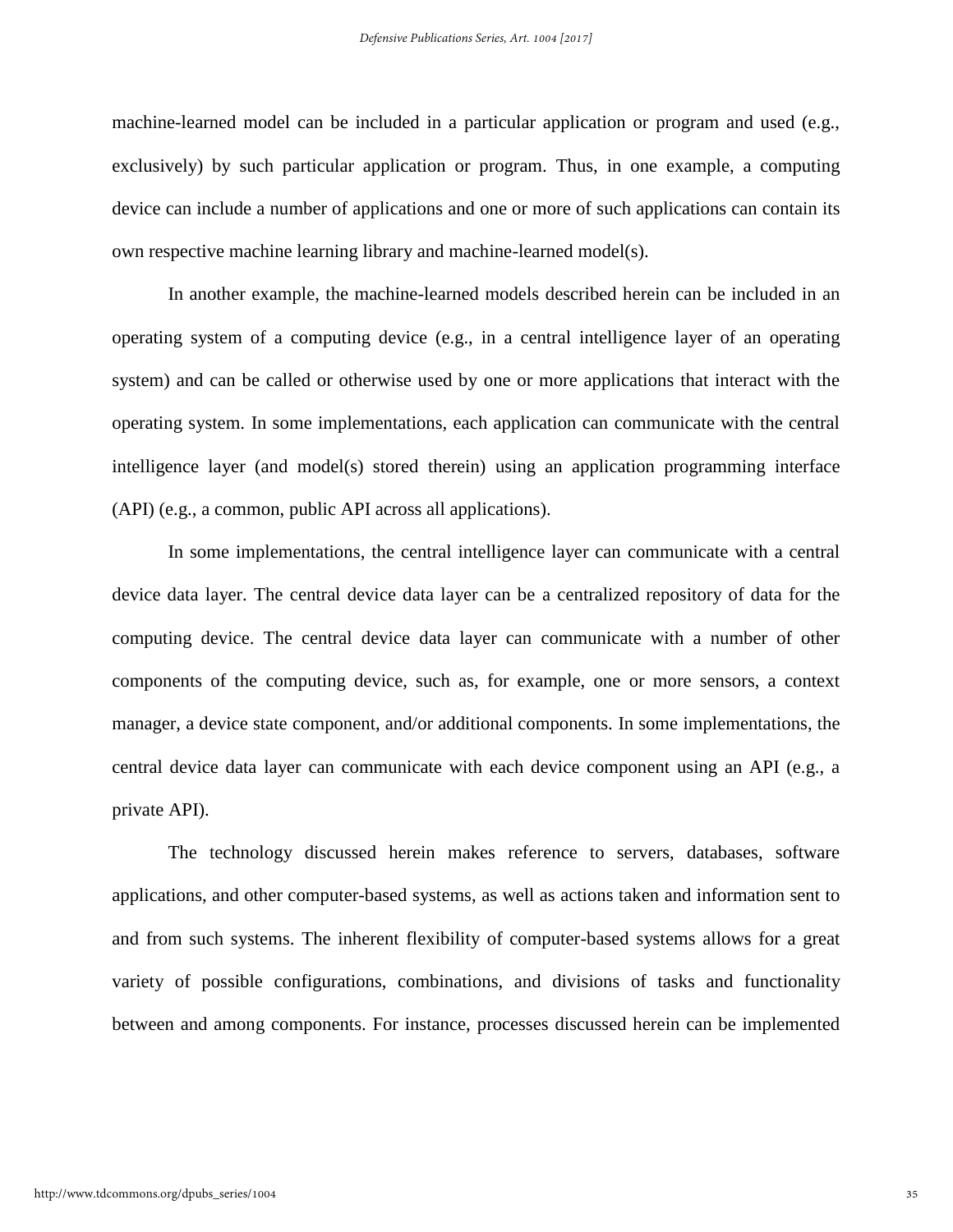using a single device or component or multiple devices or components working in combination. Databases and applications can be implemented on a single system or distributed across multiple systems. Distributed components can operate sequentially or in parallel.

In addition, the machine learning techniques described herein are readily interchangeable and combinable. Although certain example techniques have been described, many others exist and can be used in conjunction with aspects of the present disclosure.

Thus, while the present subject matter has been described in detail with respect to various specific example implementations, each example is provided by way of explanation, not limitation of the disclosure. One of ordinary skill in the art can readily make alterations to, variations of, and equivalents to such implementations. Accordingly, the subject disclosure does not preclude inclusion of such modifications, variations and/or additions to the present subject matter as would be readily apparent to one of ordinary skill in the art. For instance, features illustrated or described as part of one implementation can be used with another implementation to yield a still further implementation.

A brief overview of example machine-learned models and associated techniques has been provided by the present disclosure. For additional details, readers should review the following references: *Machine Learning A Probabilistic Perspective* (Murphy); *Rules of Machine Learning: Best Practices for ML Engineering* (Zinkevich); *Deep Learning* (Goodfellow); *Reinforcement Learning: An Introduction* (Sutton); and *Artificial Intelligence: A Modern Approach* (Norvig).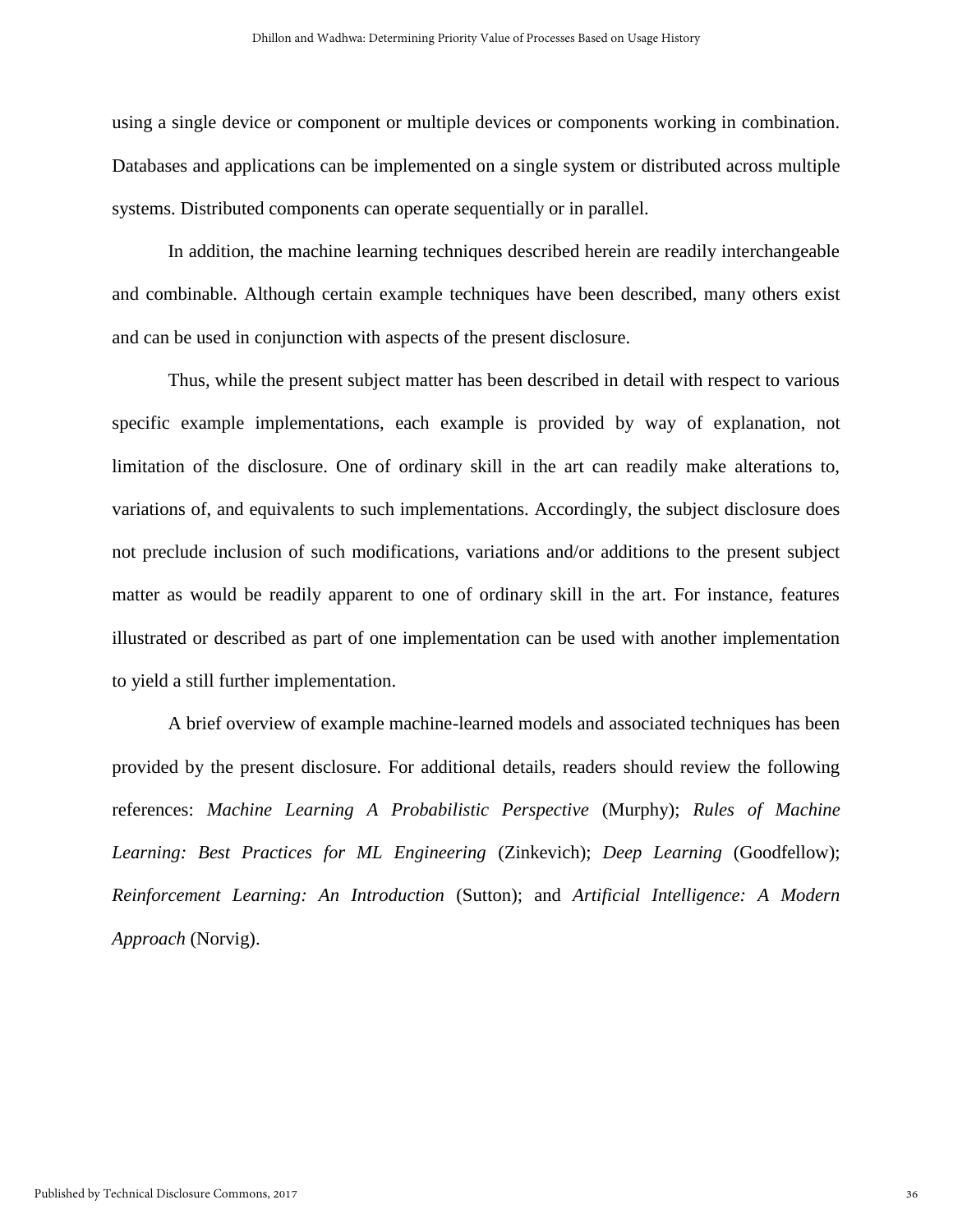#### **Figures**



# Figure 2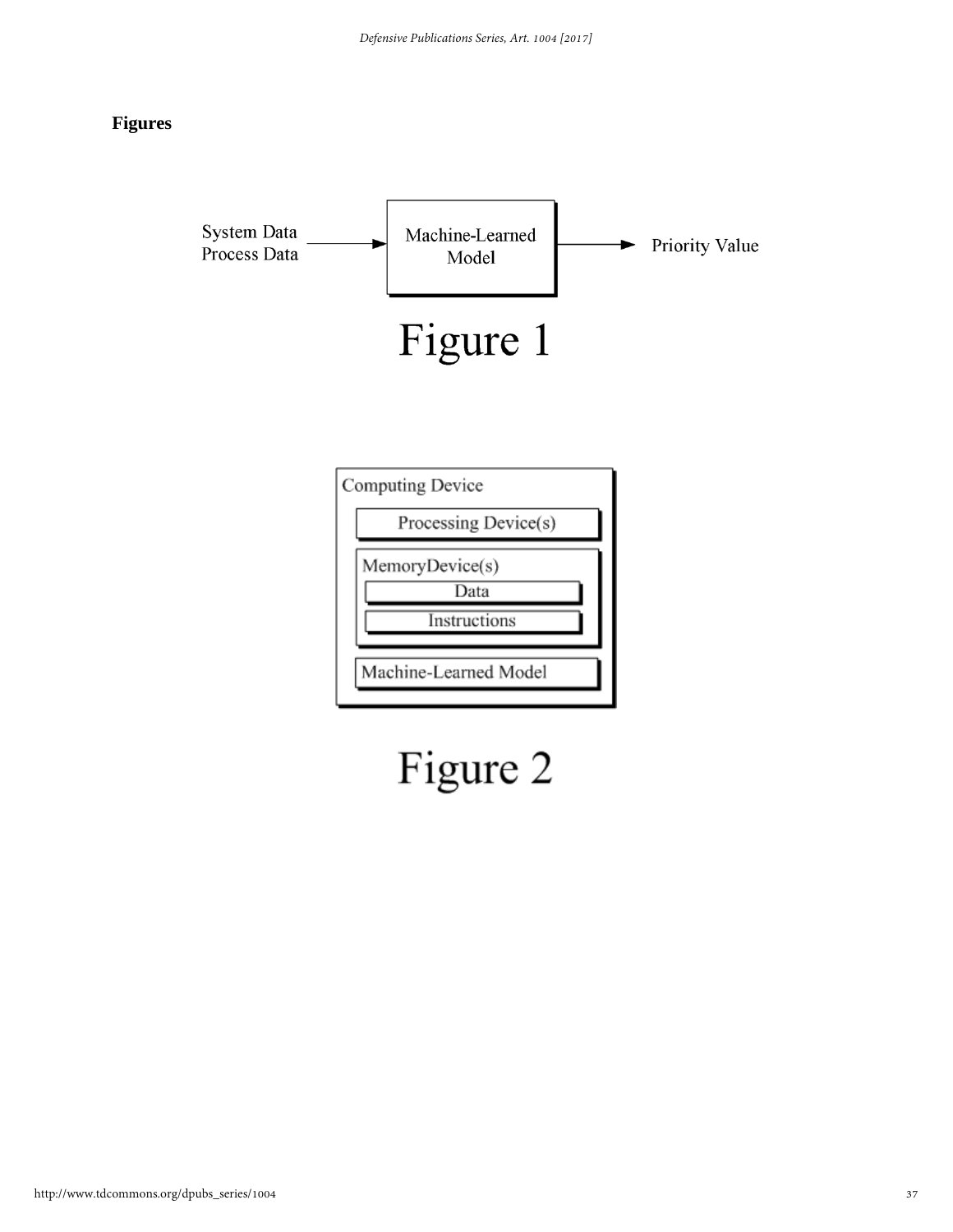



Figure 4